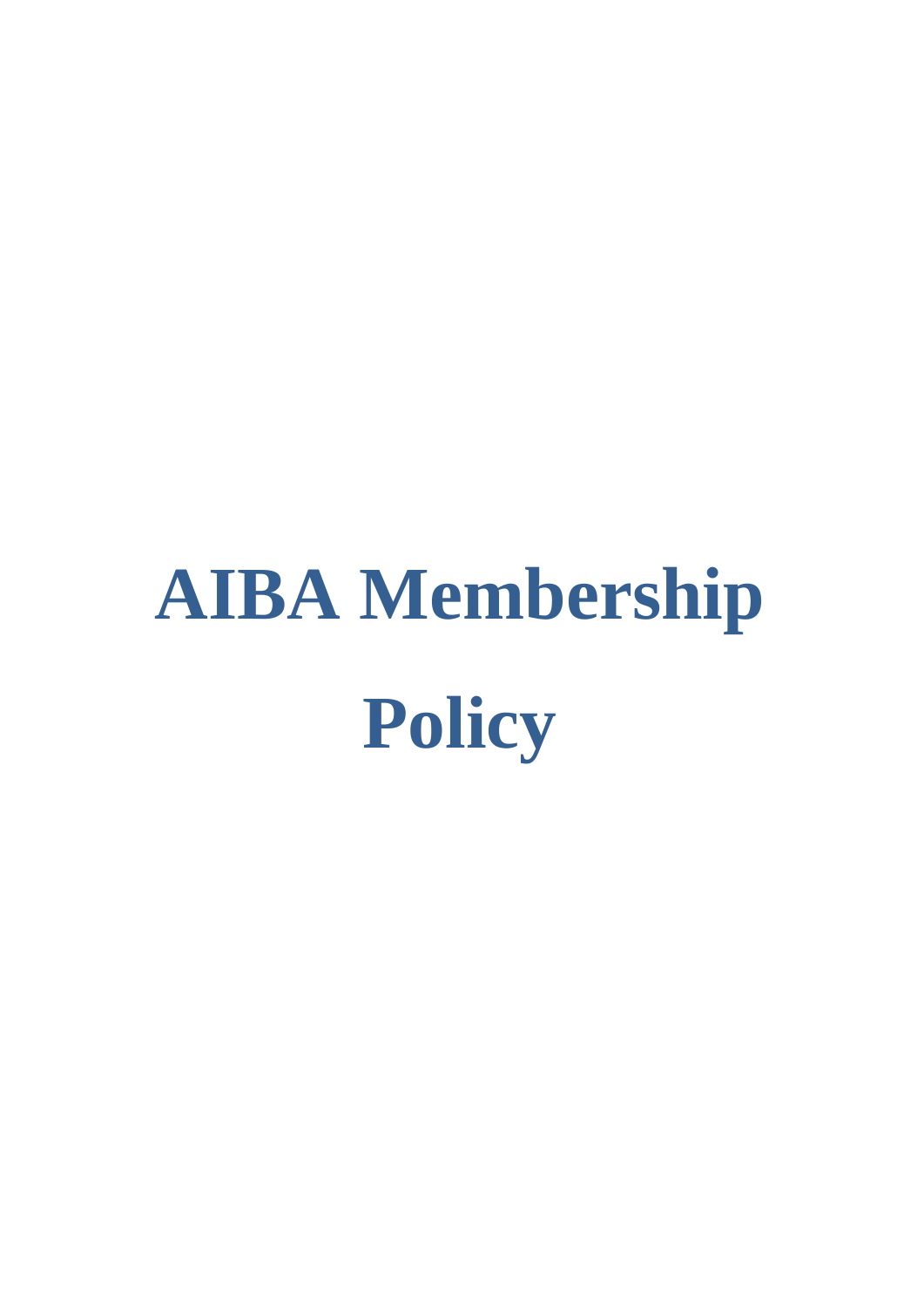#### <span id="page-1-0"></span>**TABLE OF CONTENTS**

| 1.                                                                       |
|--------------------------------------------------------------------------|
| SECTION A - RIGHTS AND OBLIGATIONS OF NATIONAL FEDERATIONS  4            |
| 2.                                                                       |
| 3.                                                                       |
| IMPLEMENTATION OF AIBA CONSTITUTION, REGULATIONS AND DECISIONS 7<br>4.   |
| 5.                                                                       |
| SECTION B - INFORMATION TO BE SUPPLIED BY NATIONAL FEDERATIONS  10       |
| 6.                                                                       |
| 7.                                                                       |
| REPORTING OF SIGNIFICANT EVENTS AFFECTING A NATIONAL FEDERATION 11<br>8. |
| 9.                                                                       |
|                                                                          |
| 10 <sub>1</sub>                                                          |
|                                                                          |
|                                                                          |
|                                                                          |
|                                                                          |

#### <span id="page-1-1"></span>**INTRODUCTION**

The Constitution provides that the Board has the authority to adopt Regulations, notably in order to implement several provisions of the Constitution. The purpose of this Membership Policy is to (i) clarify the rights and obligations of National Federations and (ii) specify the information that needs to be supplied by National Federations in accordance with article 11 (f) of the Constitution.

#### <span id="page-1-2"></span>**1. INTERPRETATION**

- 1.1 Capitalized terms used in this Membership Policy shall have the meaning ascribed to them in the Constitution.
- 1.2 The following terms used in this Membership Policy only have the meanings ascribed to them in this article:

**"AIBA Anti-Doping Rules"** means the AIBA Anti-Doping Rules adopted in accordance with the World Anti-Doping Code (including any amendment thereof and any rules and policies incorporated in the AIBA Anti-Doping Rules either directly or by reference);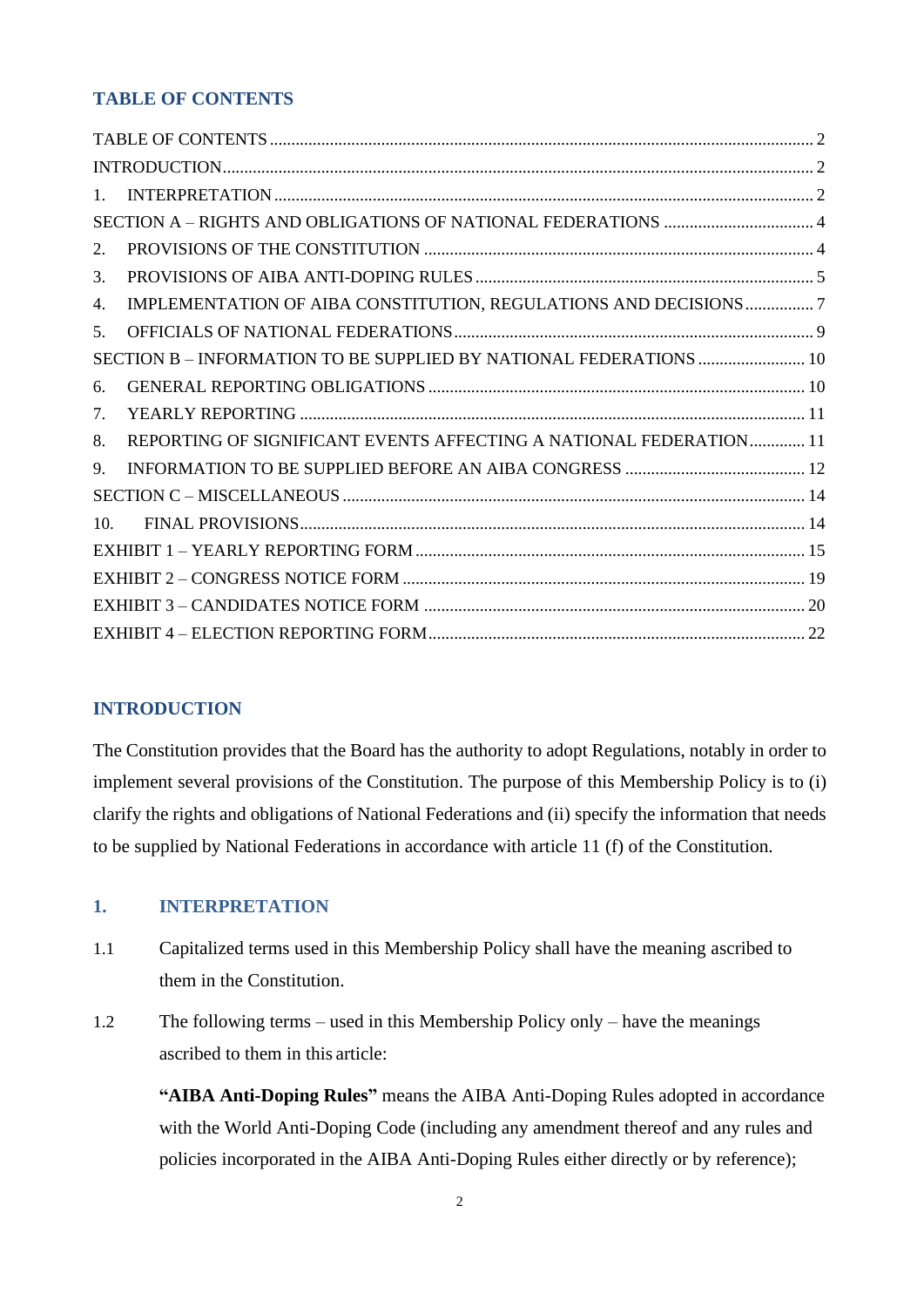**"Applicant Federation"** means a boxing association, which is applying to AIBA to be admitted as a National Federation, and whose application has not been admitted yet ;

**"Application Form"** means the form to be filled-in by a boxing association applying to be admitted as a National Federation, attached to this Membership Policy as Exhibit 5;

"**Candidates Notice Form**" means the form to be filled-in in case of a National Federation holding elections to (i) elect its president and/or (ii) elect the members of its executive committee or board, attached to this Membership Policy as Exhibit 3;

"**Congress Notice Form**" means the form to be filled-in in case of a National Federation calling a congress to (i) elect its president and/or (ii) elect the members of its executive committee or board and/or (iii) adopt or amend its statutes or constitution, attached to this Membership Policy as Exhibit 2;

**"Constitution"** means the AIBA Constitution adopted on December 13, 2020, together with all subsequent amendments;

**"Election Reporting Form"** means the form to be filled-in in case of elections by National Federations, attached to this Membership Policy as Exhibit 4;

**"Membership Policy"** mean this Membership Policy;

**"National Constitution"** mean the constitution or the statutes of each National Federation;

**"National Regulations"** mean the rules and regulations adopted by each National Federation;

"**Yearly Reporting Form**" means the form to be filled-in each year by National Federations, attached to this Membership Policy as Exhibit 1.

1.3 In this Membership Policy, unless otherwise specified:

- a) references to articles are references to articles in this Membership Policy;
- b) references to a "person" shall be construed so as to include any individual, firm, company, corporation, body corporate, government, state, or agency of a state, local or municipal authority or government body or any joint venture, association, federation, confederation or partnership (whether or not having separate legal personality);
- c) a reference to any of the regulations, or to any provision or provisions in a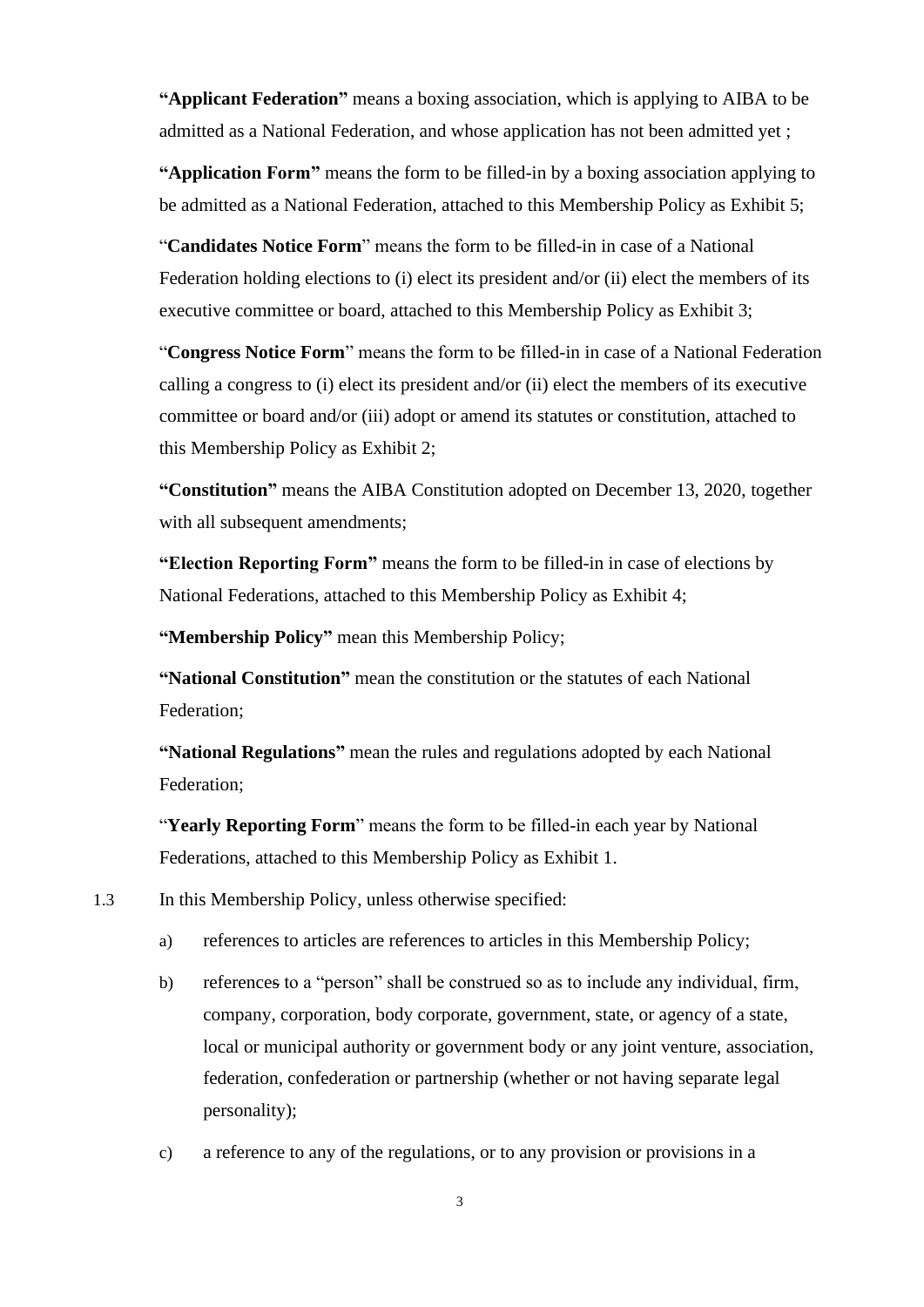regulation, shall be construed, unless the context otherwise requires, as including a reference to any amendment or replacement made to the same from time to time.; and

- d) in the event of any inconsistency between this Membership Policy and the Constitution, the Constitution shall prevail.
- 1.4 All headings and titles in this Membership Policy have been inserted for ease of reference only and may not be considered as an aid to its interpretation.

#### <span id="page-3-0"></span>**SECTION A – RIGHTS AND OBLIGATIONS OF NATIONAL FEDERATIONS**

#### <span id="page-3-1"></span>**2. PROVISIONS OF THE CONSTITUTION**

The Constitution provides for the following rights and obligations of National Federations:

#### **7.MEMBERSHIP**

7.1 A boxing association, which is, or is capable of becoming, responsible for governing the sport of boxing within its country may apply to become a National Federation. 7.2 There may only be one National Federation from any one country.

#### **8. ADMISSION AS A MEMBER**

8.1 Subject to satisfying the requirements of articles 7.1 and 7.2, a boxing association may apply to AIBA to be admitted as a National Federation.

8.2 An application by a boxing association to be admitted as a National Federation must be sent by post or email to the AIBA Head Office, and must include or be accompanied by such documents and particulars as the Board may from time to time determine.

#### **10. RIGHTS OF NATIONAL FEDERATIONS**

10.1 Eligible National Federations shall have the right to:

(a) participate in debates and to vote during meetings of the Congress;

- (b) submit proposals for inclusion in Congress Agendas;
- (c) nominate eligible candidates for election at meetings of the Congress;

(d) participate and enter Boxers in AIBA Competitions and in other boxing competitions with other National Federations subject to the provisions of this Constitution and to any applicable Regulations;

(e) be regularly informed of AIBA activities, notably by receiving reports,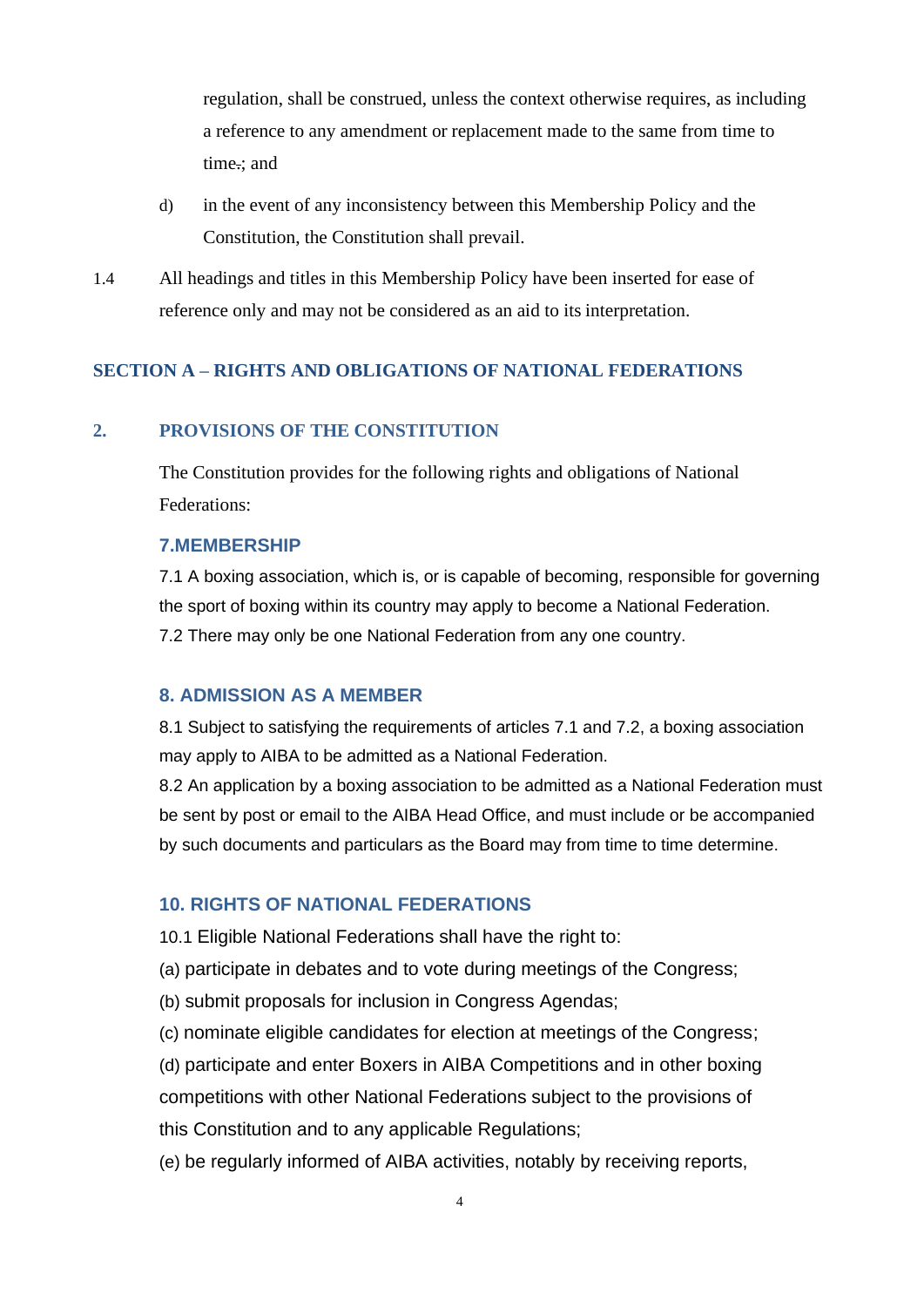circulars, official information, as necessary to exercise their right as National Federations or as further specified in this Constitution and the Regulations; and

(f) such other rights as set out in this Constitution and the Regulations and as may be determined from time to time by the Board.

#### **11. OBLIGATIONS OF NATIONAL FEDERATIONS**

11.1 Each National Federation is obliged to:

(a) comply with the requirements of this Constitution and of the Regulations applicable to it;

(b) comply with decisions to be issued by AIBA, including the Disciplinary Committee and the Ethics Committee at any time, as well as the awards of CAS, and shall ensure that said decisions and awards are legally binding and enforced;

(c) abstain from any conduct which is, or may reasonably be seen to be, detrimental to AIBA or to the interests of AIBA;

(d) submit to the Board a copy of its constitution (together with an English translation of the same if such constitution is written in a language other than English) whenever that constitution is amended or replaced;

(e) democratically elect or appoint its officers and executive body in accordance with its constitution and generally recognized democratic and good governance principles;

(f) supply information as may be specified in the Regulations or as otherwise requested in writing;

(g) manage its affairs independently and ensure that its own affairs are not unduly influenced by any third party or third parties;

(h) pay to AIBA all monies owing to AIBA; and

(i) pay to the Confederation of which it is a member all monies owing to that Confederation.

#### <span id="page-4-0"></span>**3. PROVISIONS OF AIBA ANTI-DOPING RULES**

The AIBA Anti-Doping Rules provide for the roles and responsibilities of National Federations: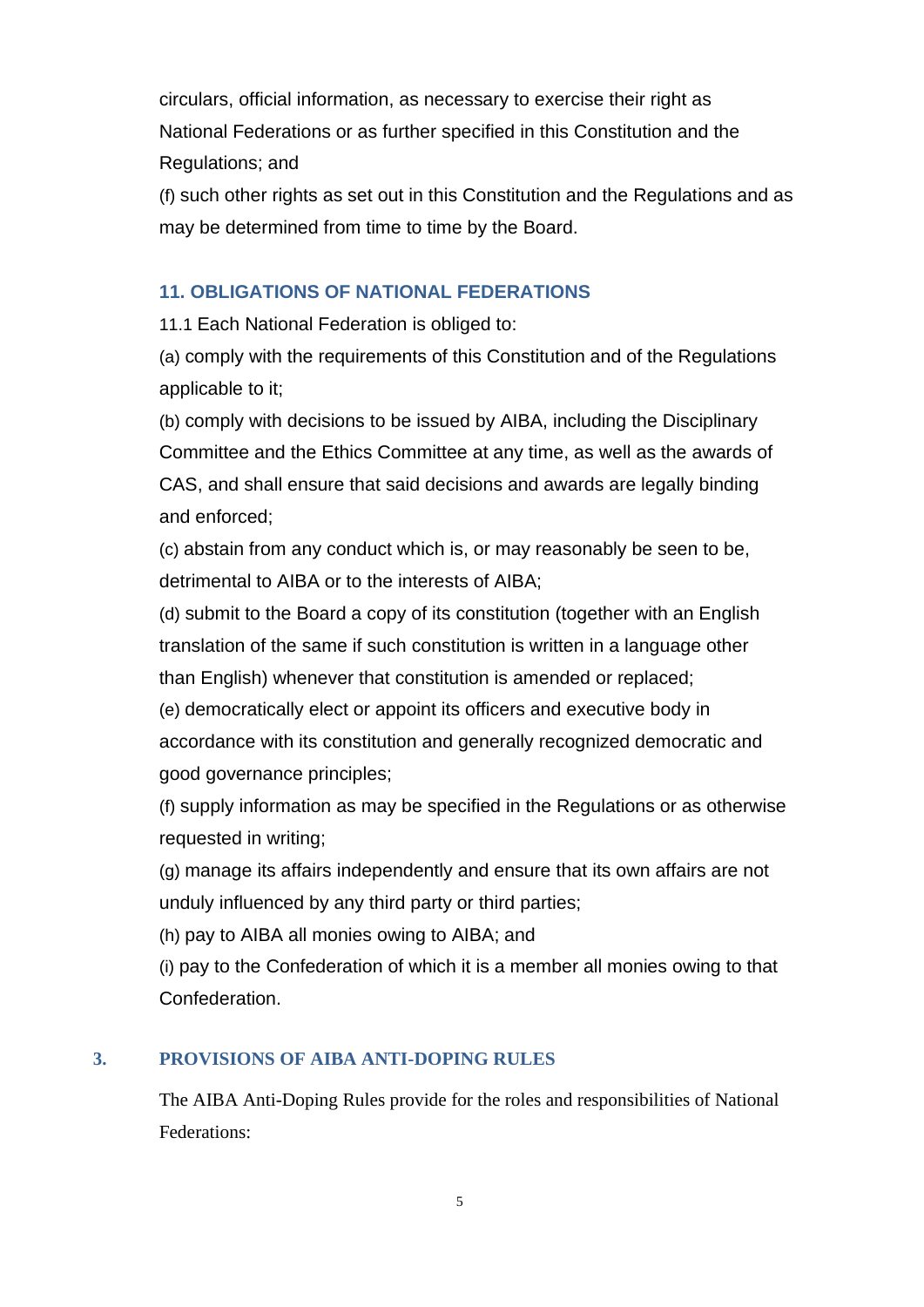#### **ARTICLE 18 ADDITIONAL ROLES AND RESPONSIBILITIES OF NATIONAL FEDERATIONS**

18.1 All National Federations and their members shall comply with the Code, International Standards, and these Anti-Doping Rules. All National Federations and other members shall include in their policies, rules and programs the provisions necessary to ensure that AIBA may enforce these Anti-Doping Rules (including carrying out Testing) directly in respect of Athletes (including National-Level Athletes) and other Persons under their anti-doping authority as specified in the Introduction to these Anti-Doping Rules (Section "Scope of these Anti-Doping Rules").

18.2 Each National Federation shall incorporate these Anti-Doping Rules either directly or by reference into its governing documents, constitution and/or rules as part of the rules of sport that bind their members so that the National Federation may enforce them itself directly in respect of Athletes (including National-Level Athletes) and other Persons under its anti-doping authority.

18.3 By adopting these Anti-Doping Rules, and incorporating them into their governing documents and rules of sport, National Federations shall cooperate with and support AIBA in that function. They shall also recognize, abide by and implement the decisions made pursuant to these Anti-Doping Rules, including the decisions imposing sanctions on Persons under their authority.

18.4 All National Federations shall take appropriate action to enforce compliance with the Code, International Standards, and these Anti-Doping Rules by inter alia:

(i) conducting Testing only under the documented authority of AIBA and using their National Anti-Doping Organization or other Sample collection authority to collect Samples in compliance with the International Standard for Testing and Investigations;

(ii) recognizing the authority of the National Anti-Doping Organization in their country in accordance with Article 5.2.1 of the Code and assisting as appropriate with the National Anti-Doping Organization's implementation of the national Testing program for their sport;

(iii) analyzing all Samples collected using a WADA-accredited or WADA-approved laboratory in accordance with Article 6.1; and

(iv) ensuring that any national level anti-doping rule violation cases discovered by National Federations are adjudicated by an Operationally Independent hearing panel in accordance with Article 8.1 and the International Standard for Results Management.

18.5 All National Federations shall establish rules requiring all Athletes preparing for or participating in a Competition or activity authorized or organized by a National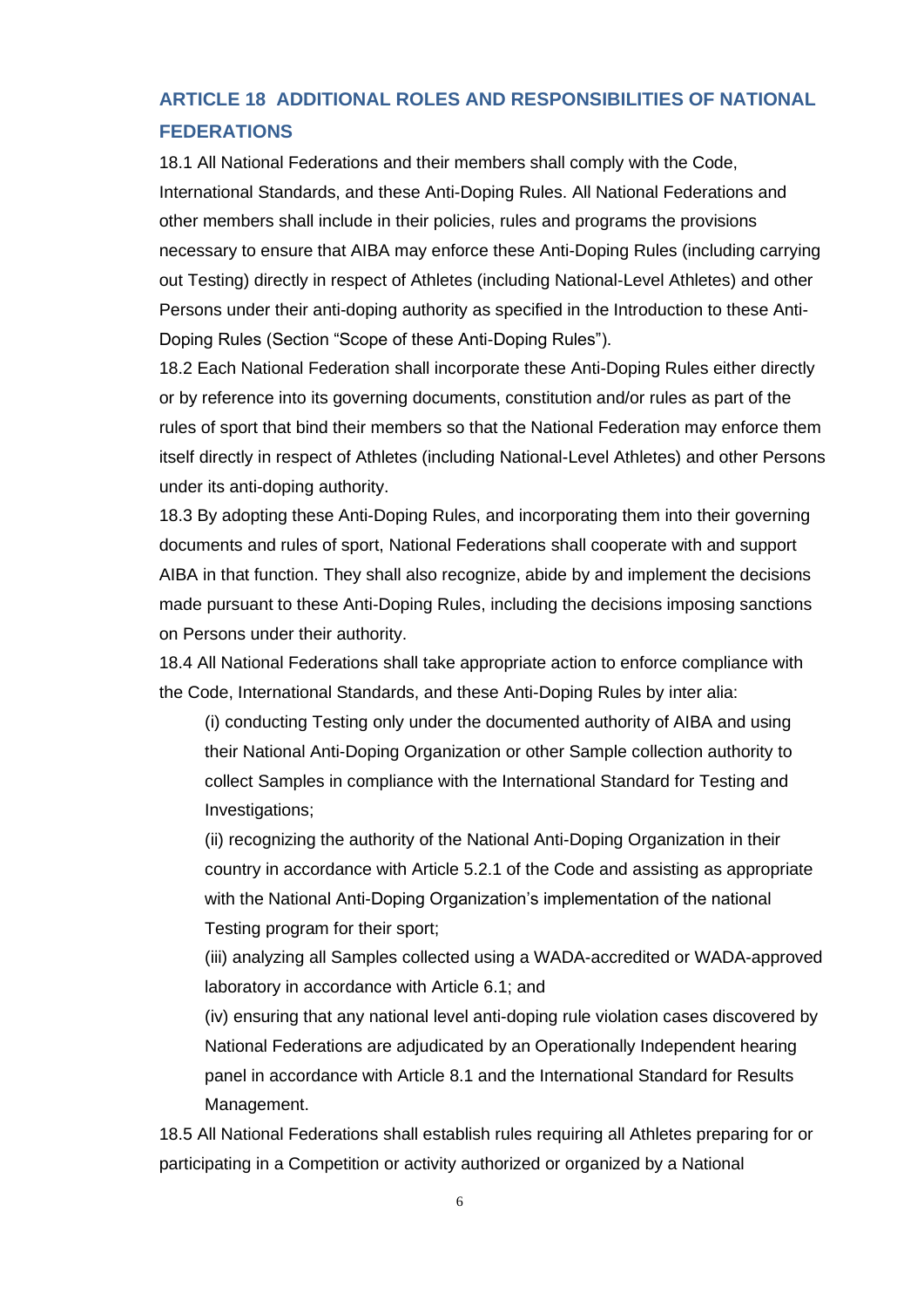Federation or one of its member organizations, and all Athlete Support Personnel associated with such Athletes, to agree to be bound by these Anti-Doping Rules and to submit to the Results Management authority of the Anti-Doping Organization in conformity with the Code as a condition of such participation.

18.6 All National Federations shall report any information suggesting or relating to an anti-doping rule violation to AIBA and to their National Anti-Doping Organizations and shall cooperate with investigations conducted by any Anti-Doping Organization with authority to conduct the investigation.

18.7 All National Federations shall have disciplinary rules in place to prevent Athlete Support Personnel who are Using Prohibited Substances or Prohibited Methods without valid justification from providing support to Athletes under the authority of AIBA or the National Federation.

18.8 All National Federations shall conduct anti-doping Education in coordination with their National Anti-Doping Organizations.

#### <span id="page-6-0"></span>**4. IMPLEMENTATION OF AIBA CONSTITUTION, REGULATIONS AND DECISIONS**

- <span id="page-6-1"></span>4.1 Each National Federation shall ensure that:
	- (a) the AIBA Constitution and Regulations are duly incorporated into the National Constitution and National Regulations.
	- (b) the AIBA Anti-Doping Rules are incorporated in their National Constitution or National Regulations, either directly or by reference and that the National Federations' roles and responsibilities provided for in the AIBA Anti-Doping Rules are duly implemented in the National Constitution or National Regulations.
	- (c) all persons affiliated to each National Federation (including officials of such National Federation, as well as Boxers or competition officials affiliated to such National Federation) are bound by the rules and regulation of the National Federations, as well as by AIBA Constitution and Regulations.
	- (d) any decision issued by AIBA toward a person affiliated to each National Federation (including officials of such National Federation, as well as Boxers or competition officials affiliated to such National Federation) is legally binding and enforced toward such person.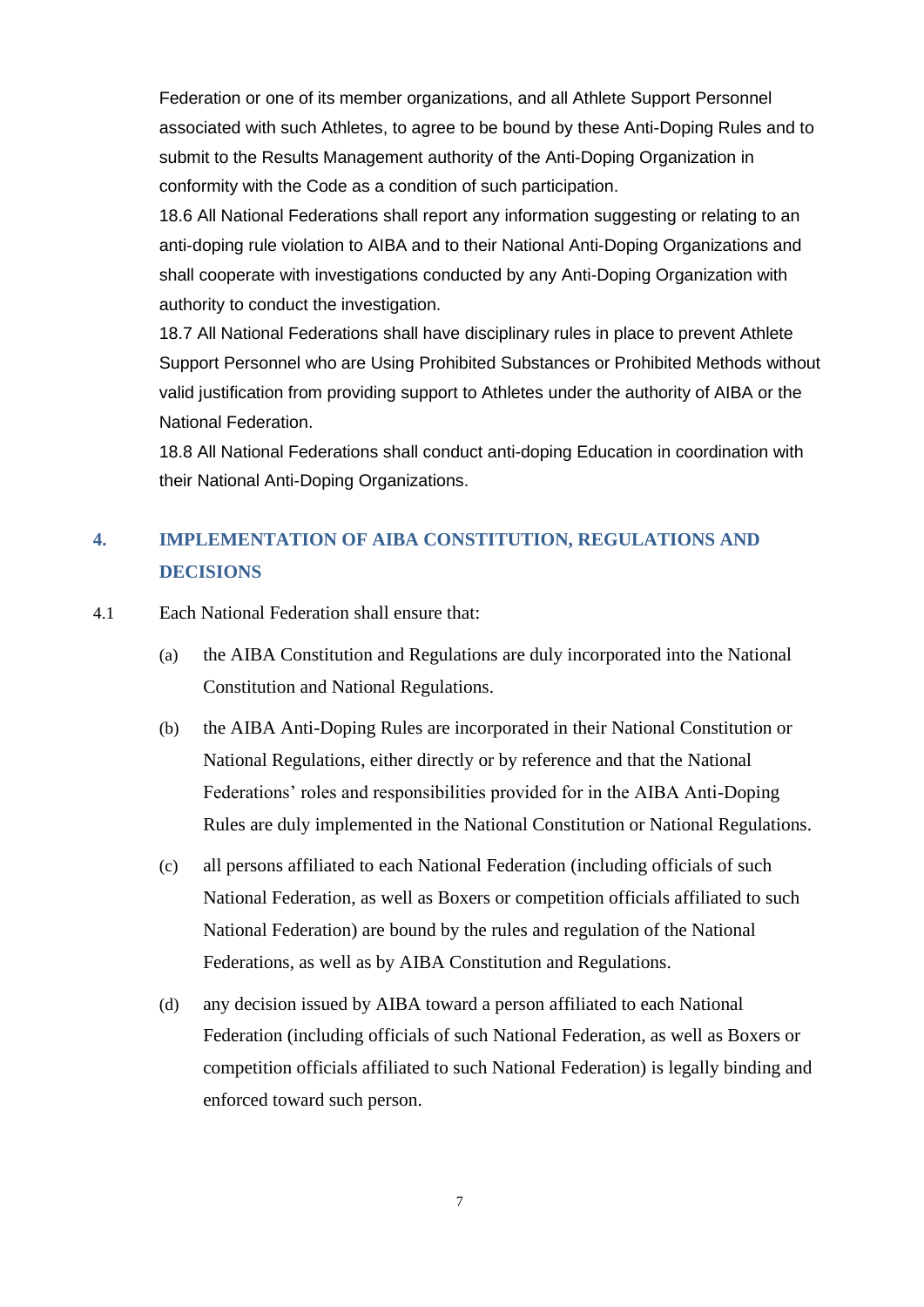- (e) all persons affiliated to each National Federation (including officials of such National Federation, as well as Boxers or competition officials affiliated to such National Federation) are prohibited from initiating any legal action against AIBA before a national court or any other body than the CAS in accordance with Section 48 of the AIBA Constitution, except when recourse to the CAS would be prohibited under any applicable law.
- (f) all persons affiliated to each National Federation (including officials of such National Federation, as well as Boxers or competition officials affiliated to such National Federation) shall comply with decisions issued by AIBA, including the Disciplinary Committee and the Ethics Committee, as well as with awards of CAS, subject to disciplinary sanctions in case of non-compliance.
- (g) no third party (including national governments and other public authorities, etc.) unduly influences each National Federation.
- (h) any boxing competition organised by a National Federation is either (i) in full compliance with AIBA Technical and Competition Regulations or (ii) in compliance with national regulations governing boxing competitions provided however that such regulations ensure the same level of safety for Boxers as AIBA Regulations and that AIBA has been provided in advance with a copy of such national competition regulations.
- 4.2 The National Constitution and the National Regulations shall not run counter to the Constitution and Regulations of AIBA. In case of divergence, only the Constitution and Regulations of AIBA shall apply.
- 4.3 National Federations are obliged to include in their National Constitution and/or National Regulations:
	- (a) provisions that implement the provisions contained in articles [4.1](#page-6-1) and [5.1;](#page-8-1)
	- (b) an express clause that in case of divergence between the National Constitution and National Regulations and the Constitution and Regulations of AIBA, the latter shall prevail.
- 4.4 In case National Federation does not comply with this Section 4, the National Federation shall be deemed to have committed a serious breach of this Membership Policy and it may be suspended in accordance with Section 13 of the AIBA Constitution.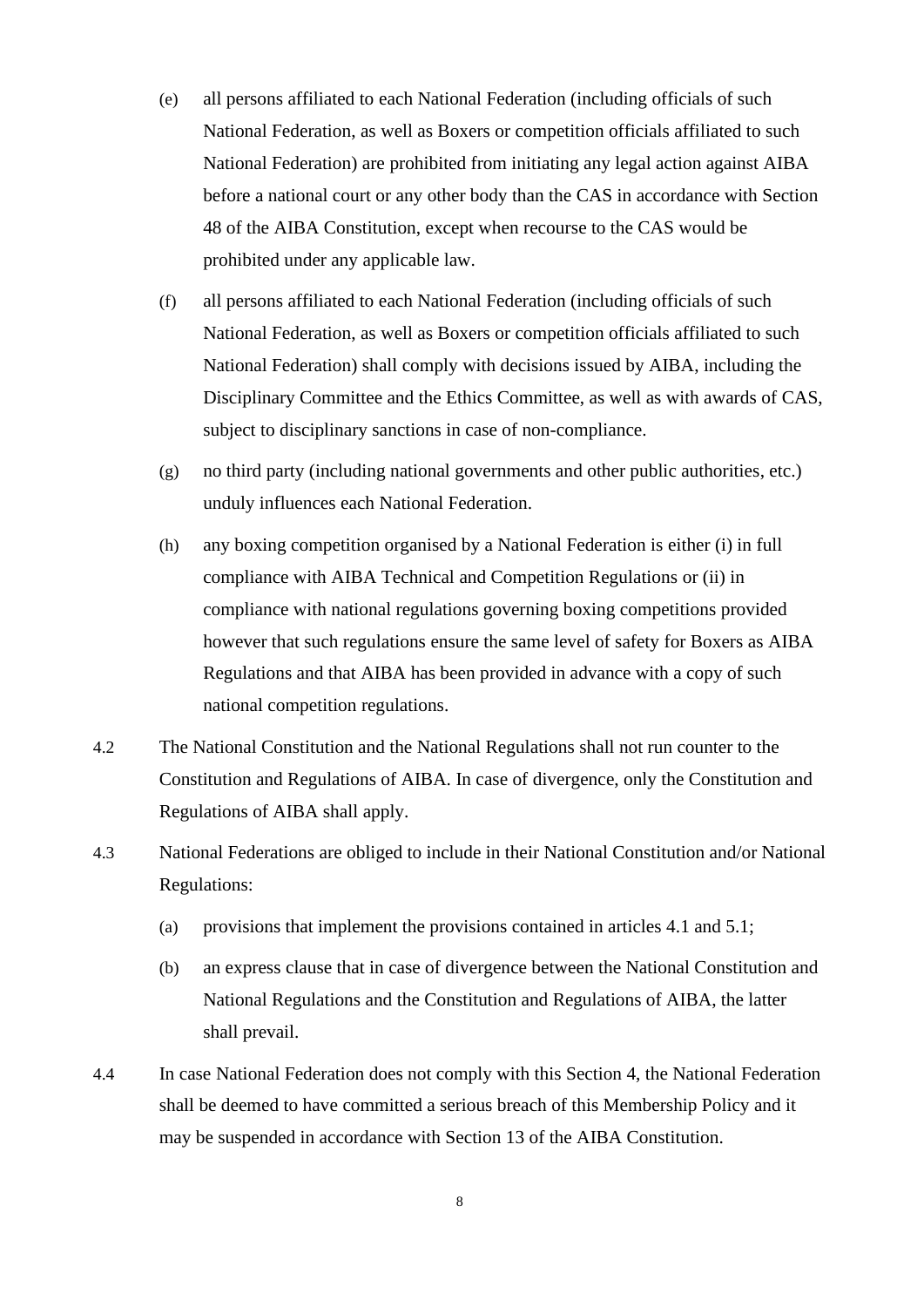#### <span id="page-8-0"></span>**5. OFFICIALS OF NATIONAL FEDERATIONS**

- <span id="page-8-1"></span>5.1 Each National Federation shall ensure that:
	- (a) its officials are democratically elected or appointed in accordance with its National Constitution and generally recognized democratic and good governance principles and following an election or appointment system that ensures a complete independence of the National Federation vis-à-vis third parties;
	- (b) its delegate(s) at the AIBA Congress have been validly elected or appointed in accordance with its National Constitution or its National Regulations;
	- (c) governments and other public authorities are not allowed to appoint members of the governing bodies of a National Federation;
	- (d) its elected or appointed officials have an untarnished reputation, implying notably that (i) they have never been sanctioned as a result of, and are not subject to a pending procedure aiming at sanctioning, a serious criminal offence or a breach (except for minor breaches, such as a breach of the rules of the games or a breach occurring with no fault or with a very light negligence) of the AIBA Constitution, AIBA Regulations, the IOC Code of Ethics or anti-doping regulations adopted pursuant to the World Anti-Doping Code or any of its national derivatives, (ii) are not a bankrupt or otherwise insolvent under the law of the official's place of domicile and (iii) are not the subject of any current order made under the law of the official's place of domicile declaring him or her to be insane or of unsound mind;
	- (e) its president and the members of the National Federation's executive committee or highest governing body are nationals of the National Federation's country;
	- (f) each gender is appropriately represented within each National Federation executive committee and governing bodies.
- 5.2 In order to be eligible, an official of a National Federation cannot hold any position in any international boxing organization other than AIBA or a Continental Confederation, unless the Board grants its express approval before such official's appointment or election.
- <span id="page-8-2"></span>5.3 No National Federation shall remain without an elected president for a period exceeding six (6) months.
- <span id="page-8-3"></span>5.4 If the president of a National Federation is absent due to any cause, is incapable of carrying out his/her function as president, or has been suspended by AIBA or any other body, AIBA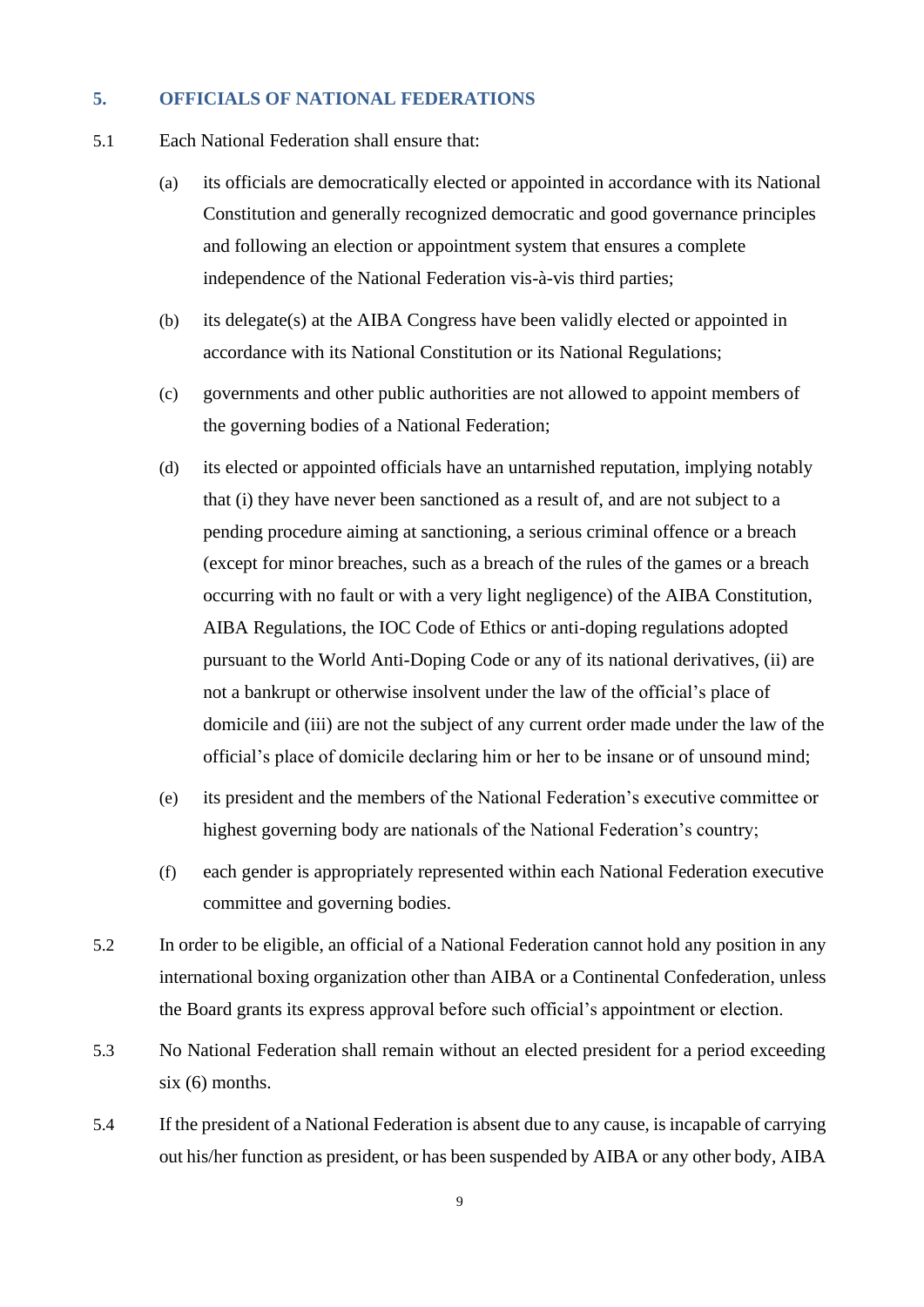may call upon the National Federation to organize a new presidential election, which must be held within three (3) months of notification by AIBA.

- 5.5 The deadlines provided in articles [5.3](#page-8-2) and [5.4](#page-8-3) may be extended by AIBA for a valid reason.
- 5.6 When a National Federation holds elections, it shall comply with the reporting obligations provided for in articles [8.2](#page-10-2) and [8.4](#page-11-1) below. AIBA shall be entitled to send an observer to attend the National Federation's congress and/or to undertake any other step to ensure that the elections conducted by a National Federation comply with this Membership Policy and the AIBA Constitution.
- 5.7 Any National Federation's decisions, elections and bodies that are not in compliance with this Section [5](#page-8-0) shall not be recognised by AIBA. If the situation is not regularised within the time limit granted by AIBA, the National Federation shall be deemed to have committed a serious breach of this Membership Policy and it may be suspended in accordance with Section 13 of the AIBA Constitution.

#### <span id="page-9-0"></span>**SECTION B – INFORMATION TO BE SUPPLIED BY NATIONAL FEDERATIONS**

#### <span id="page-9-1"></span>**6. GENERAL REPORTING OBLIGATIONS**

- 6.1 In accordance with article 11.1 (f) of the Constitution, each National Federation is obliged to supply AIBA with information specified in this Membership Policy.
- 6.2 Each National Federation is obliged to comply with any request by AIBA to supply information, in addition to the reporting obligations provided for in this Membership Policy.
- 6.3 Supply of information from National Federations shall occur in accordance with the instructions issued by AIBA. In particular, AIBA may request each National Federation to use web-based portals in order to supply information to AIBA.
- 6.4 Each National Federation is obliged to spontaneously supply the following information to AIBA:
	- (a) Each year, at the latest by February 28, each National Federation shall comply with its yearly reporting obligation in accordance with article [7](#page-10-0) below;
	- (b) In case of significant event affecting each National Federation, or if each National Federation adopts or amend its National Constitution or holds elections, the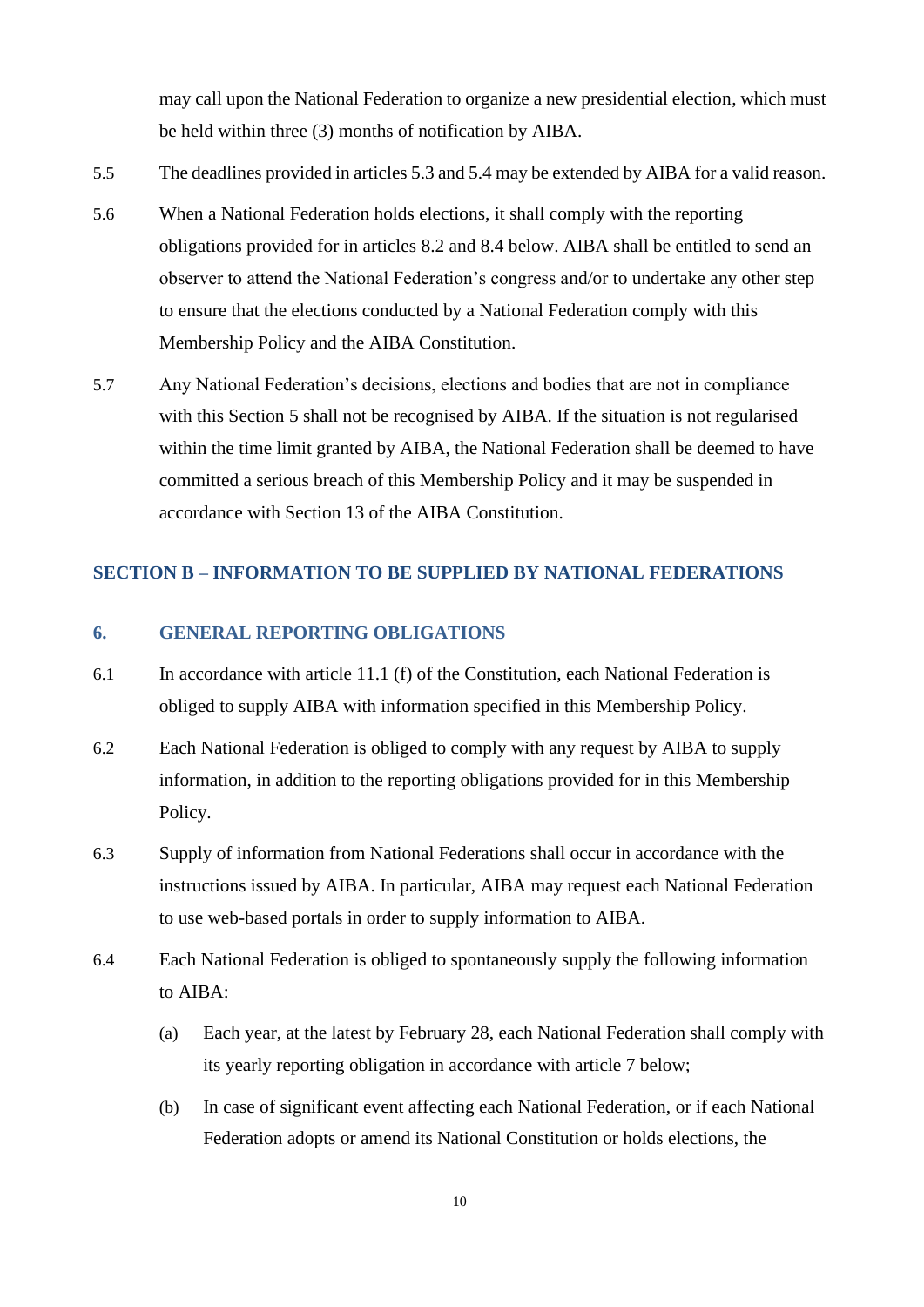concerned National Federation shall comply with the reporting obligation provided in article [8](#page-10-1) below;

(c) Before any AIBA Congress, each National Federation shall comply with the reporting obligations provided in article [9](#page-11-0) and provide any further information as may be required by AIBA to ensure that a National Federation meets the criteria to be an Eligible National Federation.

#### <span id="page-10-0"></span>**7. YEARLY REPORTING**

- 7.1 Each year, at the latest by February 28, each National Federation shall supply the information sought by AIBA by filling-in the Yearly Reporting Form attached to this Membership Policy as Exhibit 1. AIBA may also ask each National Federation to fill-in an online form consistent with the Yearly Reporting Form attached to this Membership Policy.
- 7.2 AIBA shall be entitled to ask further information to National Federations, or to request evidence confirming the accuracy of the information supplied in the Yearly Reporting Form.

#### <span id="page-10-1"></span>**8. REPORTING OF SIGNIFICANT EVENTS AFFECTING A NATIONAL FEDERATION**

- 8.1 Each National Federation is obliged to immediately inform AIBA:
	- (a) if an important information supplied in the Yearly Reporting Form is no longer valid;
	- (b) if a significant event occurs within a National Federation (including resignation, death or suspension of the president of a National Federation, suspension of a National Federation, etc);
	- (c) if a significant event likely to affect a National Federation occurs in the country of that National Federation, even without involvement or responsibility of the National Federation (such as suspension of a country National Olympic Committee, declaration of non-compliance of a country's National Anti-doping Organisation by the World Anti-Doping Agency, etc.).
- <span id="page-10-2"></span>8.2 In the event that a National Federation plans to hold a congress or general meeting of its members in order to (i) elect its president and/or (ii) elect the members of its executive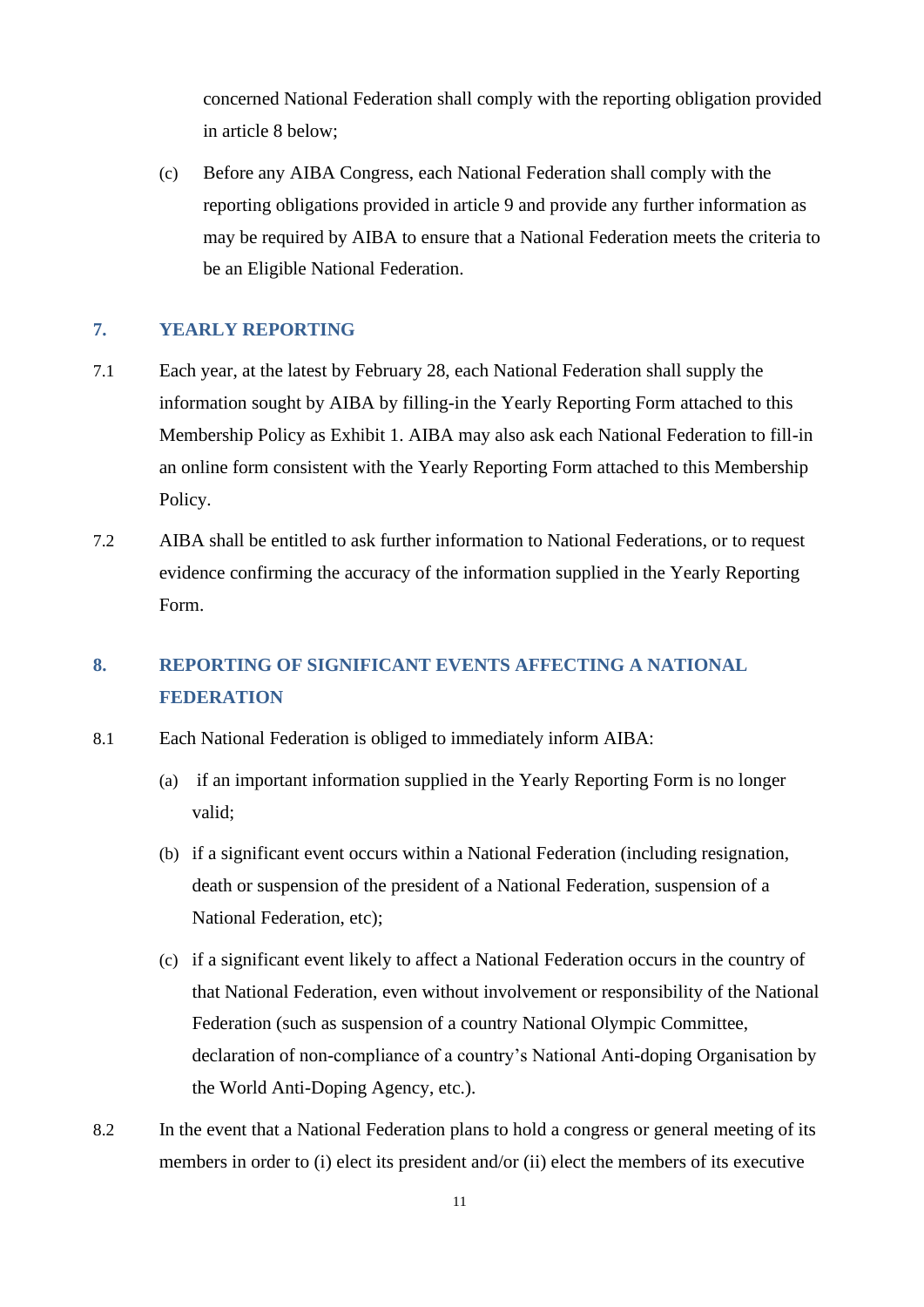committee or board and/or (iii) adopt or amend its statutes or constitution, notice of such congress shall be given to AIBA at least one month before the date of the congress, specifying the place and date of the congress by filling-in the Congress Notice Form attached to this Membership Policy as Exhibit 2. A list of candidates for election as president and/or as members of a National Federation's executive committee or board shall be submitted to AIBA Head Office at least fifteen (15) days before the congress by filling-in the Candidates Notice Form attached to this Membership Policy as Exhibit 3.

- 8.3 At the latest one month after a congress adopting or amending the constitution or statutes of a National Federation, the National Federation shall send to the Board a copy of its constitution (together with an English translation) in accordance with article 11.1 (d) of the Constitution.
- <span id="page-11-1"></span>8.4 At the latest one week after the date of a National Federation's congress where a president and/or members of a National Federation's executive committee or board have been elected, each National Federation shall report to AIBA the outcome of such elections by filling-in the Election Reporting Form attached to this Membership Policy as Exhibit 4.
- 8.5 AIBA may also ask each National Federation to fill-in online forms consistent with the Congress Notice Form, the Candidates Notice Form and the Election Reporting Form attached to this Membership Policy.

#### <span id="page-11-0"></span>**9. INFORMATION TO BE SUPPLIED BEFORE AN AIBA CONGRESS**

- 9.1 When registering to an AIBA Congress, each National Federation shall be obliged to supply AIBA with all necessary information sought by AIBA in order to:
	- (a) allow AIBA to determine whether a National Federation is deemed to be an Eligible National Federation in accordance with article 16.2 of the Constitution;
	- (b) show to AIBA that its delegate(s) have been validly appointed in accordance with article 16.4 of the AIBA Constitution.

#### **10. APPLICATION AS A MEMBER**

10.1 A boxing association applying to be admitted as a National Federation must fill-in the Application Form attached to this Membership Policy as Exhibit 5. AIBA may also ask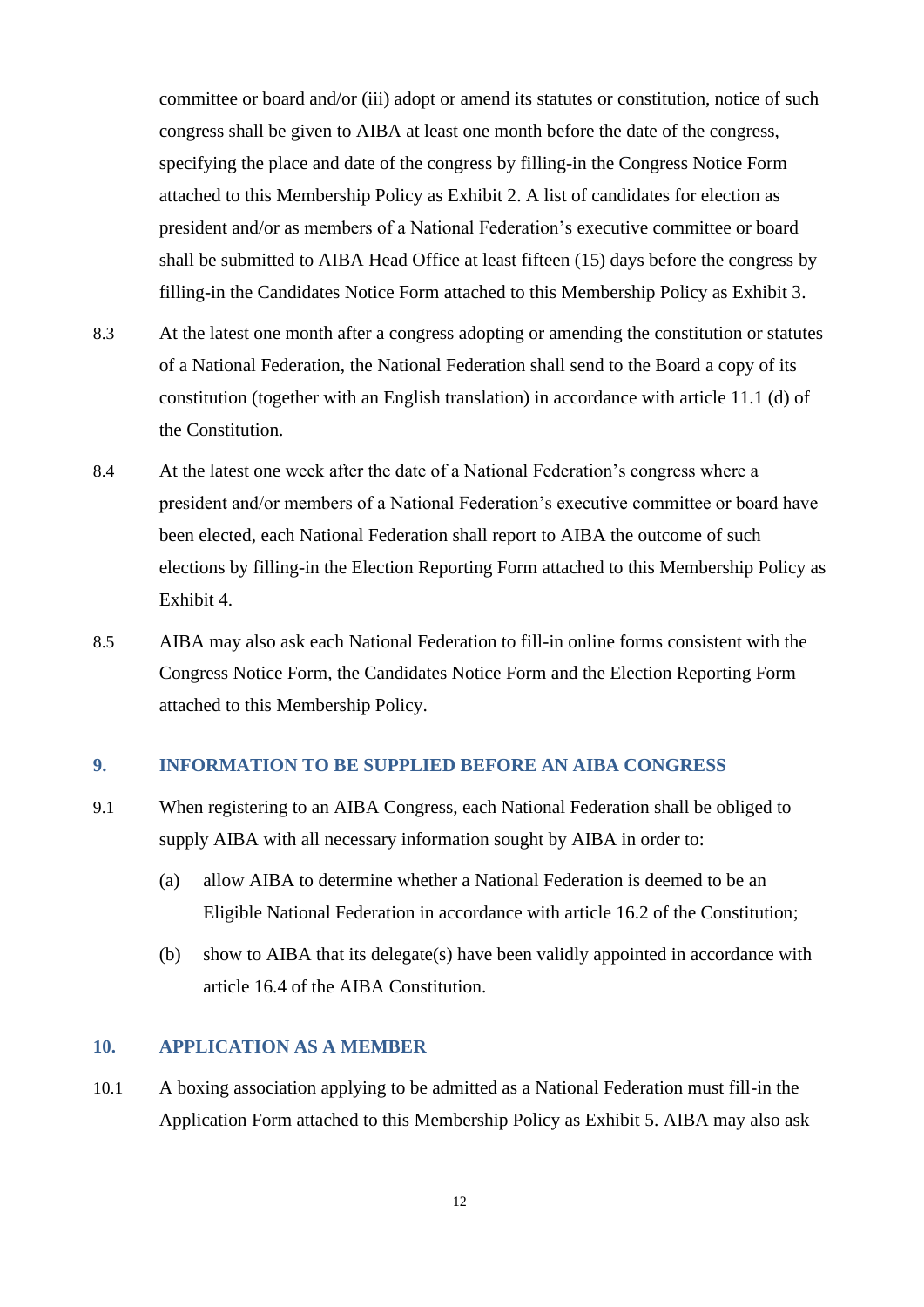that the Application Form be filled-in an online form consistent with the Application Form.

- 10.2 The Application Form shall be sent to AIBA with the following mandatory supporting documents:
	- (a) Written confirmation issued by the local National Olympic Committee or Ministry of Sport that the Applicant Federation is the only boxing association responsible for governing the sport of boxing within its country
	- (b) Description about the current situation with boxing in the country of the Applicant Federation
	- (c) Certificate issued by the government authorities confirming the registration of the Applicant Federation or any document showing that the Applicant Federation is validly constituted and in good standing
	- (d) Copy of the constitution of the Applicant Federation
	- (e) Confirmation from a bank that the Applicant Federation holds a bank account in its own name
	- (f) Copy of the minutes of the last elective congress of the Applicant Federation
	- (g) Copy of the passports of each member of the board of the Applicant Federation (including president and other officials)
	- (h) Copy of certificate from criminal records for each member of the board of the Applicant Federation (including president and other officials);
	- (i) Copy of the last financial statements of the Applicant Federation.
- 10.3 The Applicant Federation may provide explanations as to why some requested documents or information do not exist. The AIBA Head Office may request any additional information and documentation it deemed fit to prepare the application file to be presented to the Board in accordance with the Constitution.
- 10.4 Communication of the Application Form and supporting document may occur either by post or email, or as further directed by the AIBA Head Office.
- 10.5 The admission procedure is further detailed in the Constitution.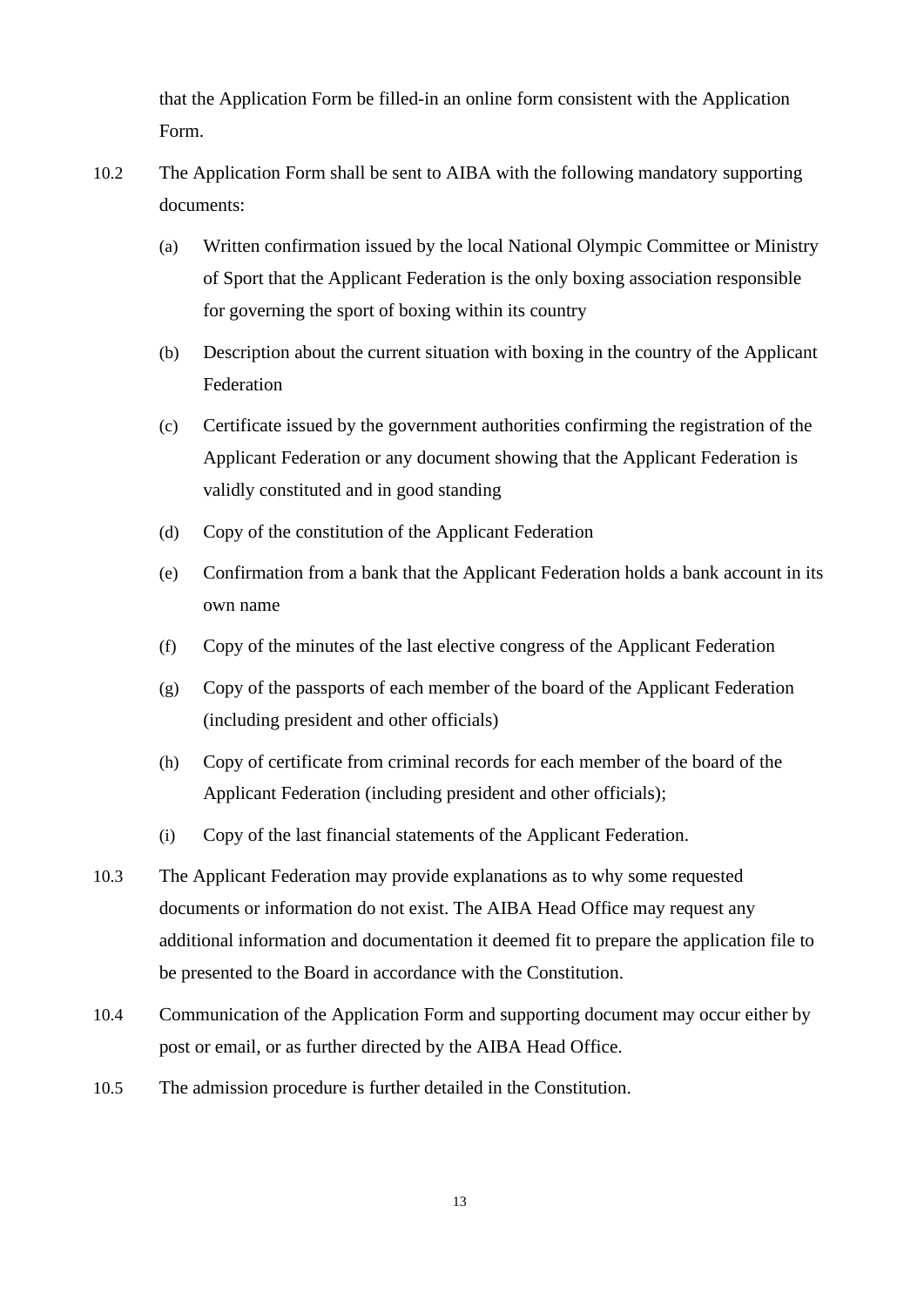#### <span id="page-13-0"></span>**SECTION C – MISCELLANEOUS**

#### <span id="page-13-1"></span>**11. FINAL PROVISIONS**

- 11.1 In the event this Membership Policy is translated into a different language or languages, the English version shall prevail.
- 11.2 This Membership Policy has been adopted by the Board at its meeting on January 22, 2021, and amended on November 26, 2021. It comes into force with immediate effect.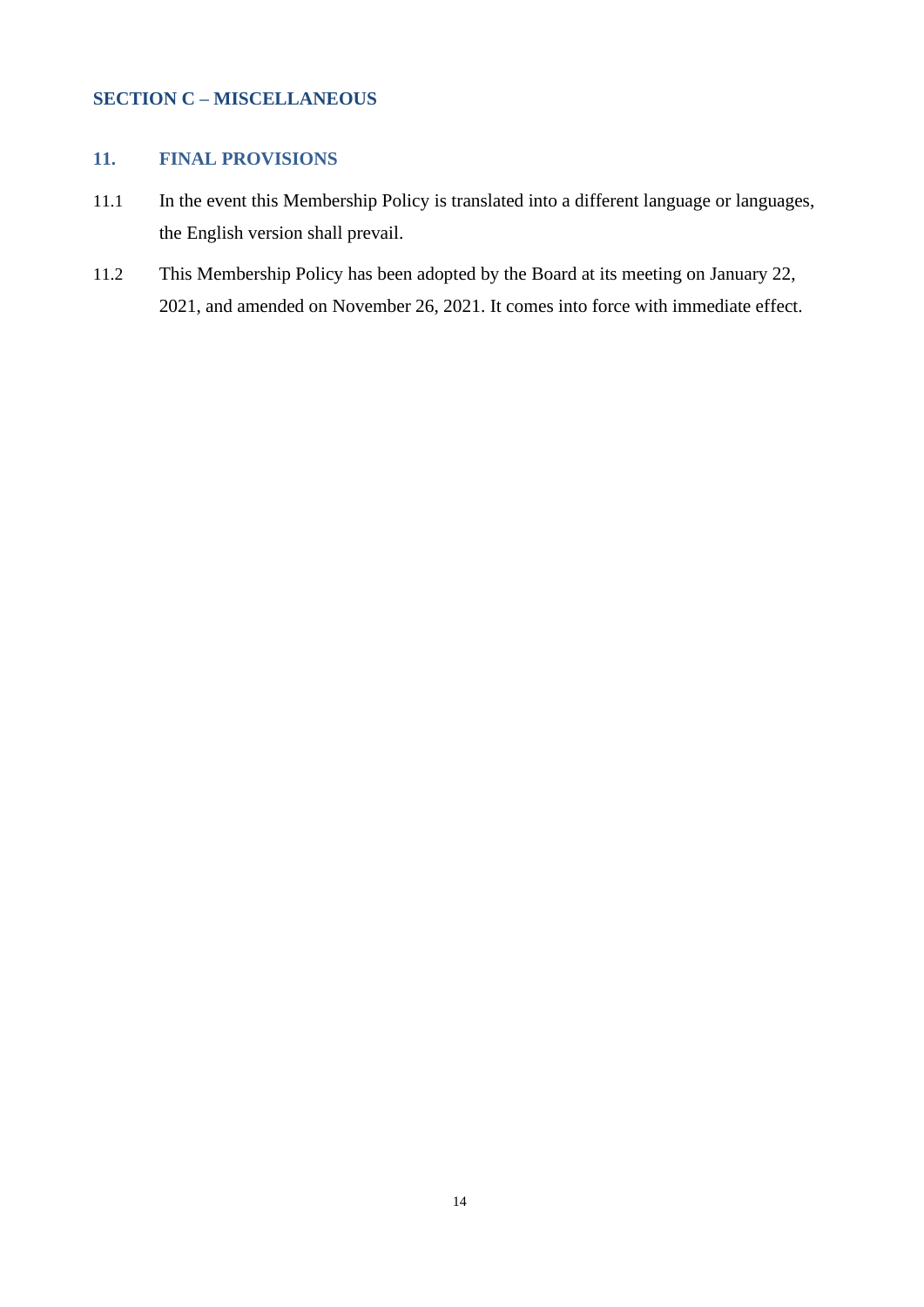#### **EXHIBIT 1 – YEARLY REPORTING FORM**

<span id="page-14-0"></span>

## **YEARLY REPORTING FORM FOR NATIONAL FEDERATIONS**

## **COMPLETION OF BASIC MEMBERSHIP REQUIREMENTS This Form should be completed for the preceding year, and returned to AIBA by February 28<sup>t</sup> . 1. COUNTRY 2. NAME OF NATIONAL FEDERATION 3. REPORTING YEAR 4. GOVERNANCE (a) Date of last Annual General Meeting (b) Date of last election of Officers** (c) Names of Principal Officers elected | President: Vice President General Secretary Treasurer

| <b>Executive Committee</b> | General Membership |  |
|----------------------------|--------------------|--|
|                            |                    |  |
|                            |                    |  |
| <b>YES</b>                 | <b>NO</b>          |  |
| <b>YES</b>                 | <b>NO</b>          |  |
| <b>YES</b>                 | <b>NO</b>          |  |
|                            |                    |  |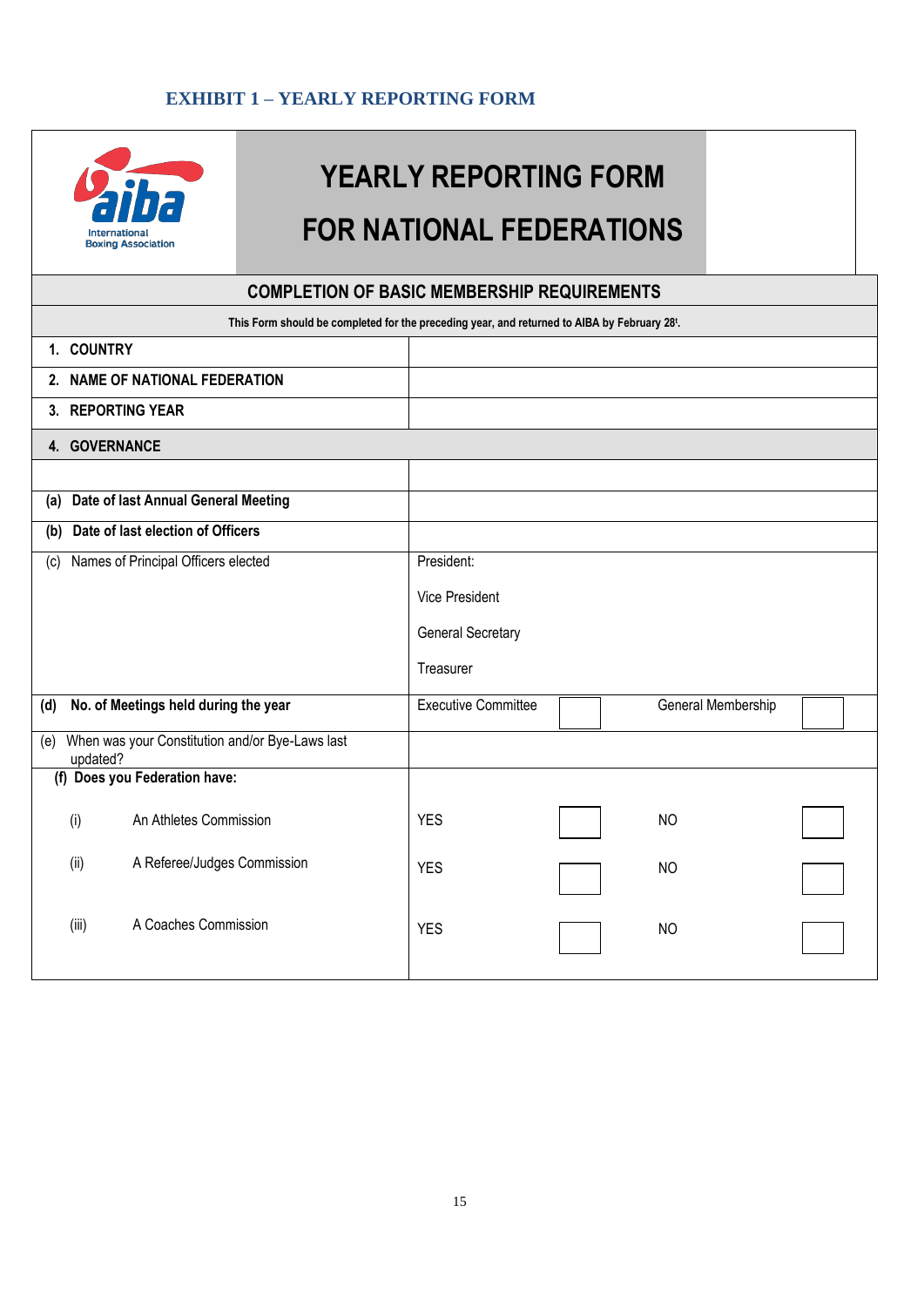| <b>MEMBERSHIP</b><br>5.                                                                                                                                              |                                                              |
|----------------------------------------------------------------------------------------------------------------------------------------------------------------------|--------------------------------------------------------------|
| What is the approximate size of your membership                                                                                                                      | Approximate No. Of Gyms                                      |
|                                                                                                                                                                      | Approximate number of boxers:<br><b>MEN</b>                  |
|                                                                                                                                                                      | <b>WOMEN</b>                                                 |
|                                                                                                                                                                      | Approximate No. of Coaches:                                  |
|                                                                                                                                                                      | 1-Star<br>2-Star<br>National                                 |
|                                                                                                                                                                      | 3-Star<br>Other                                              |
|                                                                                                                                                                      | Approximate No. of Referee/Judges                            |
|                                                                                                                                                                      | 1-Star<br>2-Star<br>National                                 |
|                                                                                                                                                                      | 3-Star<br>Other                                              |
|                                                                                                                                                                      | <b>Other Officials:</b>                                      |
|                                                                                                                                                                      | Ringside Doctor<br><b>ITOs</b>                               |
|                                                                                                                                                                      | Other Types of Members:                                      |
| 6. ANTI-DOPING                                                                                                                                                       |                                                              |
| (a) Are your boxers bound by Anti-Doping Regulations<br>consistent with the World Anti-Doping Code?                                                                  | <b>YES</b><br><b>NO</b>                                      |
| (b) In case of an anti-doping rule violation by one of your<br>affiliated boxers, please specify the name of the body with<br>jurisdiction to sanction the offence   | Name of the sanctioning body:                                |
| (c) Please specify whether anti-doping education has been<br>offered to your affiliated boxers                                                                       | Date of the course / seminar:<br>Type of education provided: |
| (d) Please indicate the contact details (name, phone, email<br>address) of your anti-doping manager, the anti-doping<br>manager following your anti-doping programme |                                                              |
| 7. FUNDING                                                                                                                                                           |                                                              |
| Your Association's main source of Funds                                                                                                                              | $\mathbf{1}$ .                                               |
|                                                                                                                                                                      | 2.                                                           |
|                                                                                                                                                                      | 3.                                                           |
|                                                                                                                                                                      | 4.                                                           |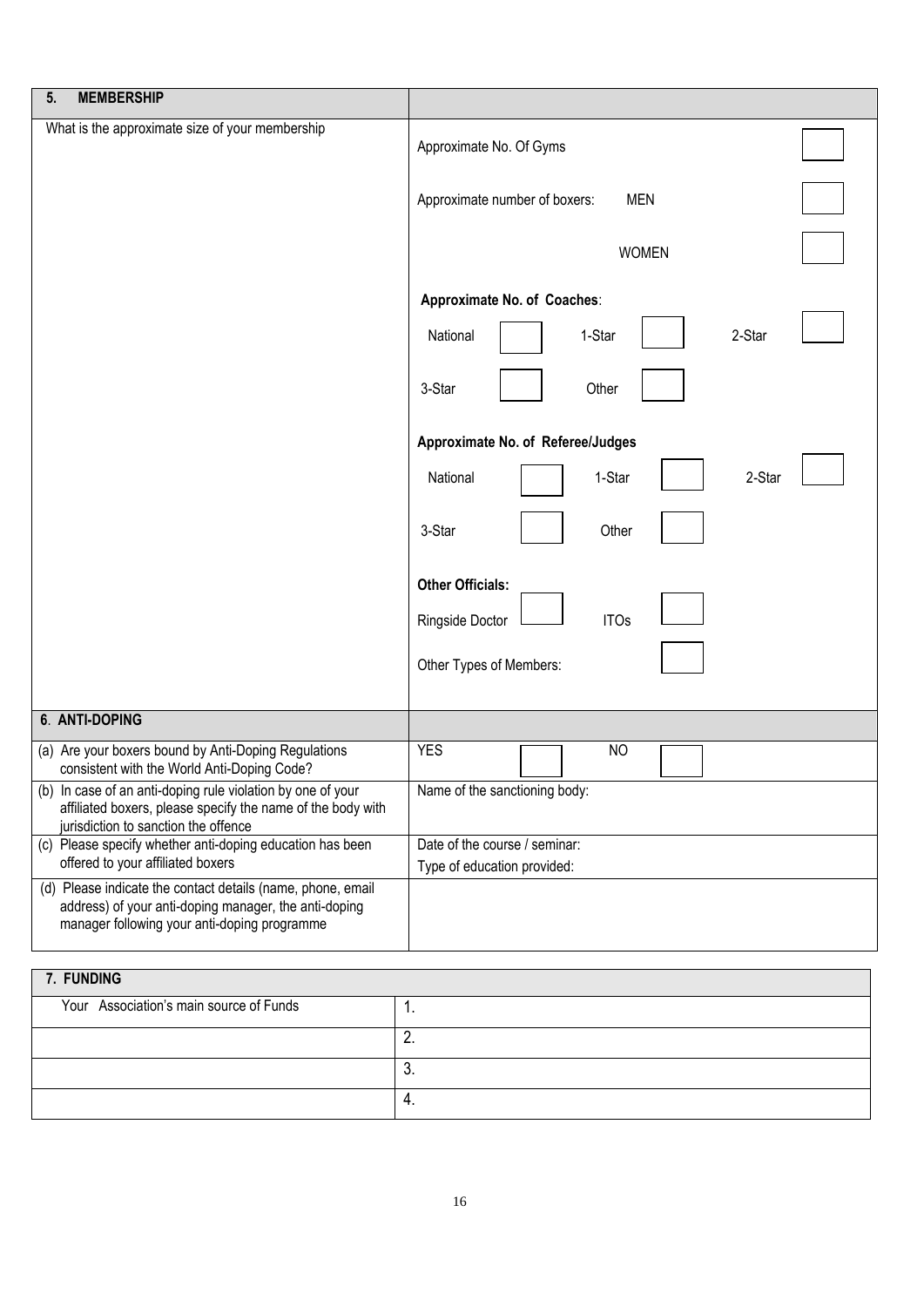| 8. COMPETITIONS                                                                                                                    |  |
|------------------------------------------------------------------------------------------------------------------------------------|--|
| (a) No. of competitions held locally                                                                                               |  |
| (b) Regional Competitions in which Boxers affiliated to<br>your National Federation participated                                   |  |
| (c) Continental Competitions in which Boxers affiliated<br>to your National Federation participated                                |  |
| (d) AIBA Competitions in which Boxers affiliated to your<br><b>National Federation participated</b>                                |  |
| (e) Other international boxing competitions in which<br>Boxers affiliated to your National Federation<br>participated              |  |
| 9: TRAINING                                                                                                                        |  |
| Training of Officials: (Give basic information<br>e.g. number and type of training sessions, No. of<br>participants, outcome, etc: |  |
| Referee/Judges<br>(a)                                                                                                              |  |
| Coaches<br>(b)                                                                                                                     |  |
| Other<br>(c)                                                                                                                       |  |
| 10. PARTNERS (if any)                                                                                                              |  |
| <b>Sponsors</b><br>(a)                                                                                                             |  |
| <b>Major Donors</b><br>(b)                                                                                                         |  |
| (c) Patron                                                                                                                         |  |
| Other<br>(d)                                                                                                                       |  |
| <b>New Initiatives</b>                                                                                                             |  |
| <b>11. DEVELOPMENTAL PROGRAMMES</b>                                                                                                |  |
| $\overline{(\mathsf{i})}$                                                                                                          |  |
|                                                                                                                                    |  |
|                                                                                                                                    |  |
| (ii)                                                                                                                               |  |
|                                                                                                                                    |  |
|                                                                                                                                    |  |
| 12. ANY OTHER MAJOR ACTIVITIES                                                                                                     |  |
|                                                                                                                                    |  |
|                                                                                                                                    |  |
|                                                                                                                                    |  |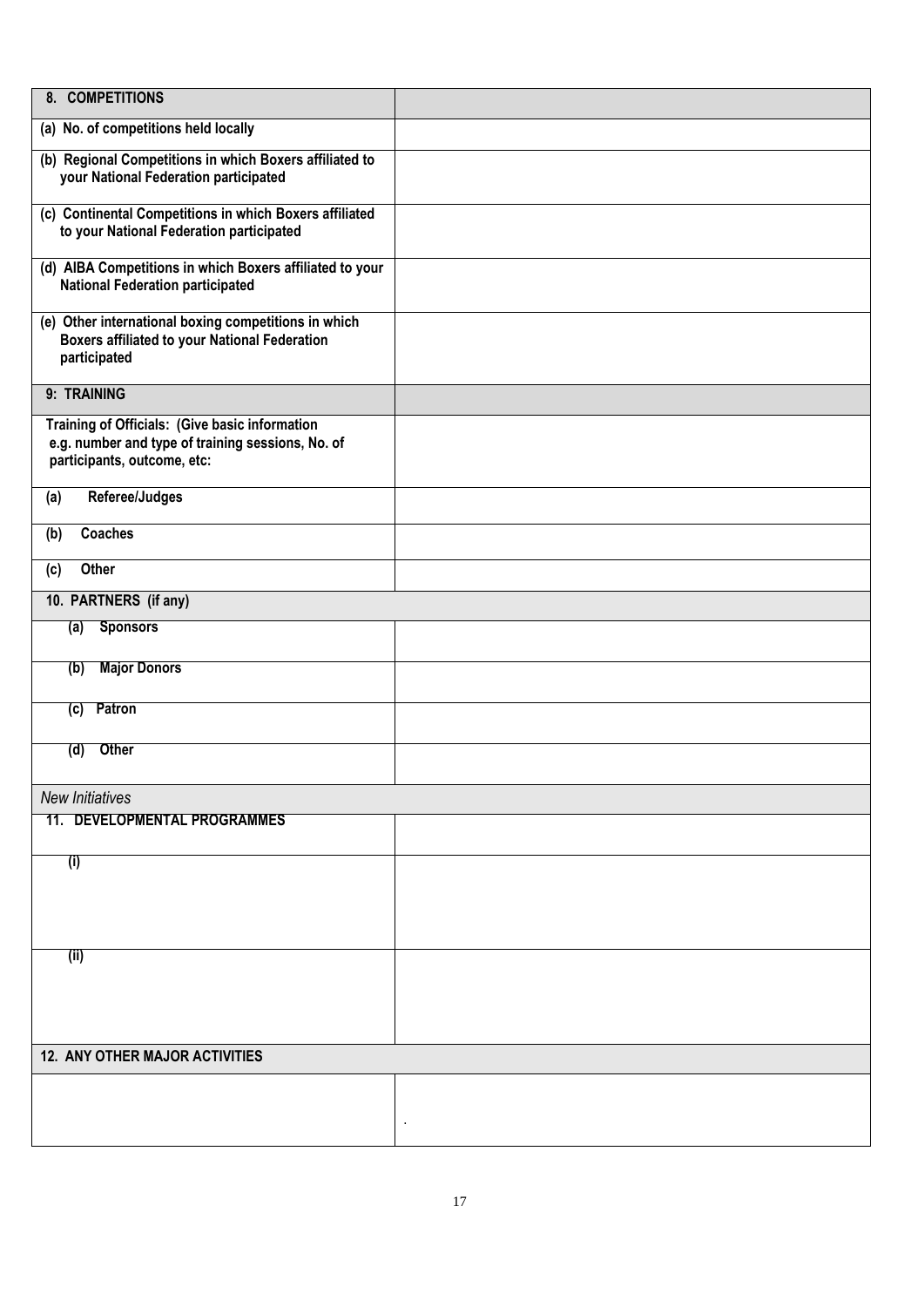| 13. GENERAL COMMENTS AND SPECIAL REQUESTS |                                     |
|-------------------------------------------|-------------------------------------|
|                                           |                                     |
|                                           |                                     |
|                                           |                                     |
|                                           |                                     |
|                                           |                                     |
|                                           |                                     |
|                                           |                                     |
| Signature:                                | <b>NAME:</b>                        |
| Date:                                     | <b>Position in Federation:</b>      |
|                                           | Place Your Federation's Stamp here: |
|                                           |                                     |
|                                           |                                     |

Please complete and return this Form to AIBA no later than February 28 of each calendar year.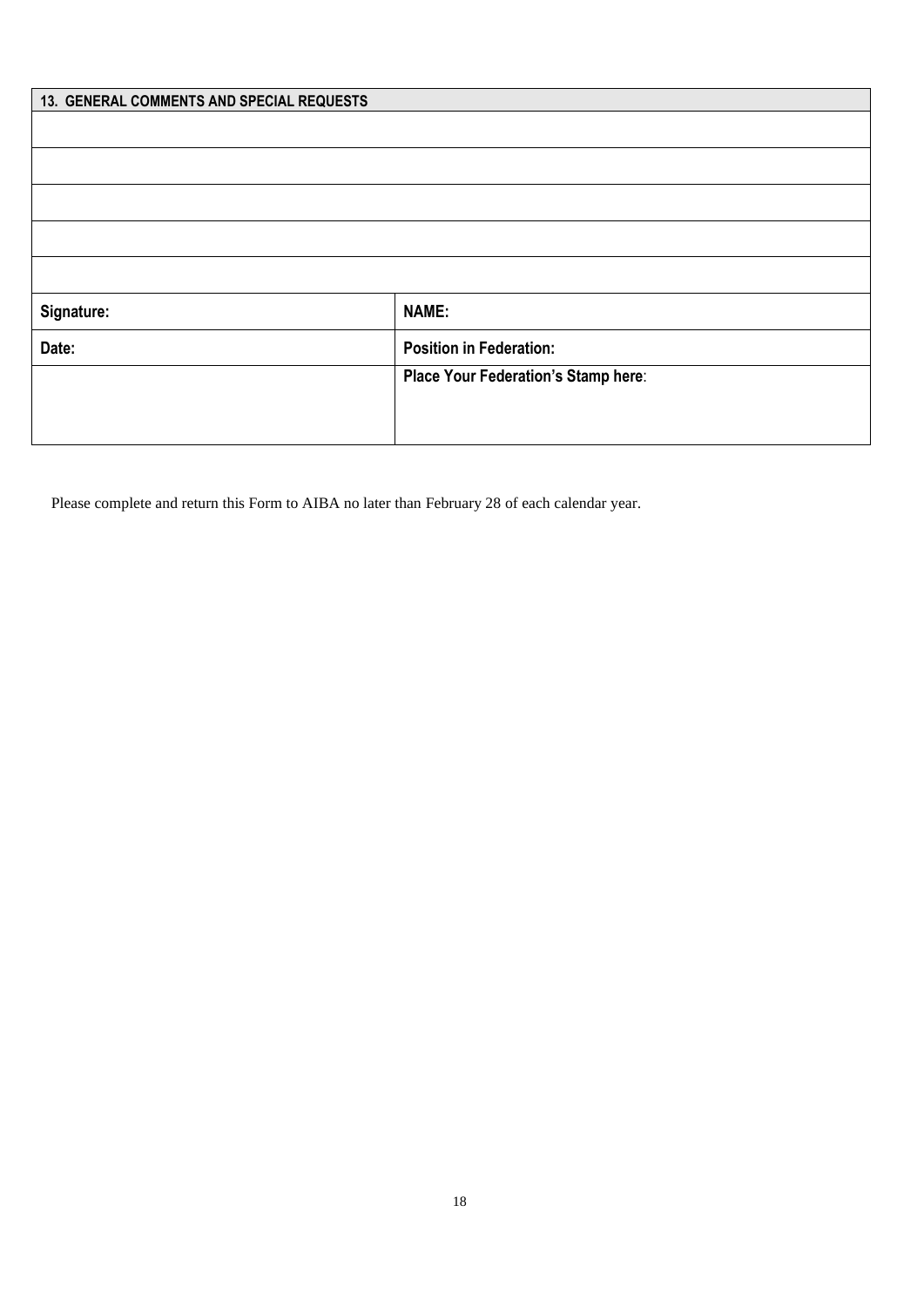#### <span id="page-18-0"></span>**EXHIBIT 2 – CONGRESS NOTICE FORM**



# **CONGRESS NOTICE FORM FOR NATIONAL FEDERATIONS**

### **NOTICE OF A CONGRESS This Form should be completed for the preceding year, and returned to AIBA at the latest one month before the date of a Congress 1. COUNTRY 2. NAME OF NATIONAL FEDERATION 3. DATE OF GENERAL MEETING / CONGRESS 4. PLACE OF GENERAL MEETING / CONGRESS 5. AGENDA**  - Adoption of a new constitution / new statutes - Amendment to the current constitution / new statutes - Election of a president - Election of the members of the executive committee/ board **Please note that this form needs to be filled-in only if the Congress includes one of the items listed under #5 above**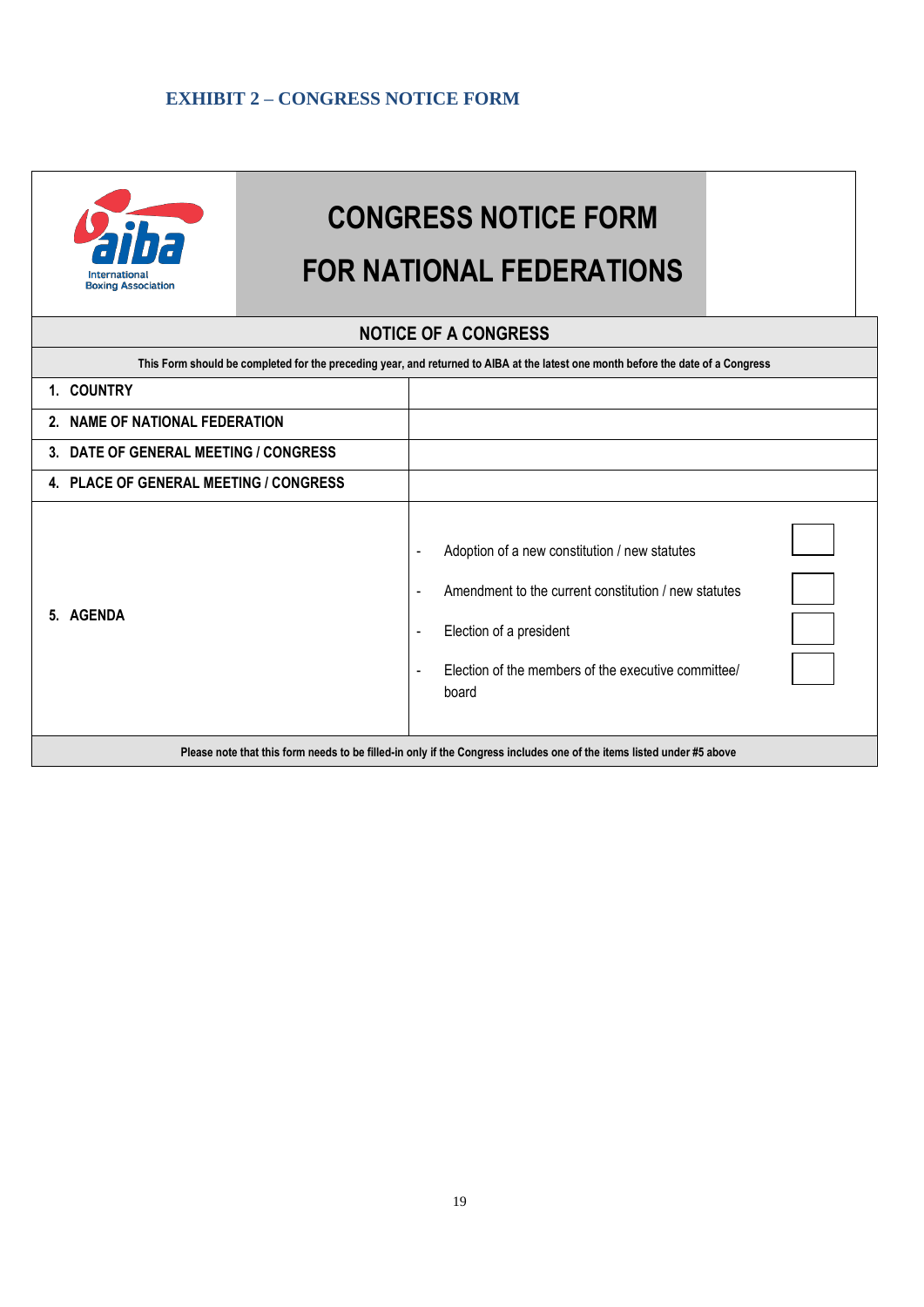#### <span id="page-19-0"></span>**EXHIBIT 3 – CANDIDATES NOTICE FORM**



# **CANDIDATES NOTICE FORM FOR NATIONAL FEDERATIONS**

#### **NOTICE OF CANDIDATES TO ELECTIONS AS NATIONAL PRESIDENT OR TO THE NATIONAL FEDERATION EXECUTIVE COMMITTEE OR BOARD**

| This Form should be completed for the preceding year, and returned to AIBA at the latest two weeks before the date of an electoral Congress |             |               |  |
|---------------------------------------------------------------------------------------------------------------------------------------------|-------------|---------------|--|
| 1. COUNTRY                                                                                                                                  |             |               |  |
| 2. NAME OF NATIONAL FEDERATION                                                                                                              |             |               |  |
| 3. DATE OF GENERAL MEETING / CONGRESS                                                                                                       |             |               |  |
| 4. PLACE OF GENERAL MEETING / CONGRESS                                                                                                      |             |               |  |
| 5. ELECTION OF THE PRESIDENT                                                                                                                |             |               |  |
| Name of all candidates to the presidential election<br>(a)                                                                                  | Name:       |               |  |
| Please insert all names, specifying also their gender                                                                                       | <b>MALE</b> | <b>FEMALE</b> |  |
|                                                                                                                                             | Name:       |               |  |
|                                                                                                                                             | <b>MALE</b> | <b>FEMALE</b> |  |
|                                                                                                                                             | Name:       |               |  |
|                                                                                                                                             | <b>MALE</b> | <b>FEMALE</b> |  |
|                                                                                                                                             | Name:       |               |  |
|                                                                                                                                             | <b>MALE</b> | <b>FEMALE</b> |  |
|                                                                                                                                             |             |               |  |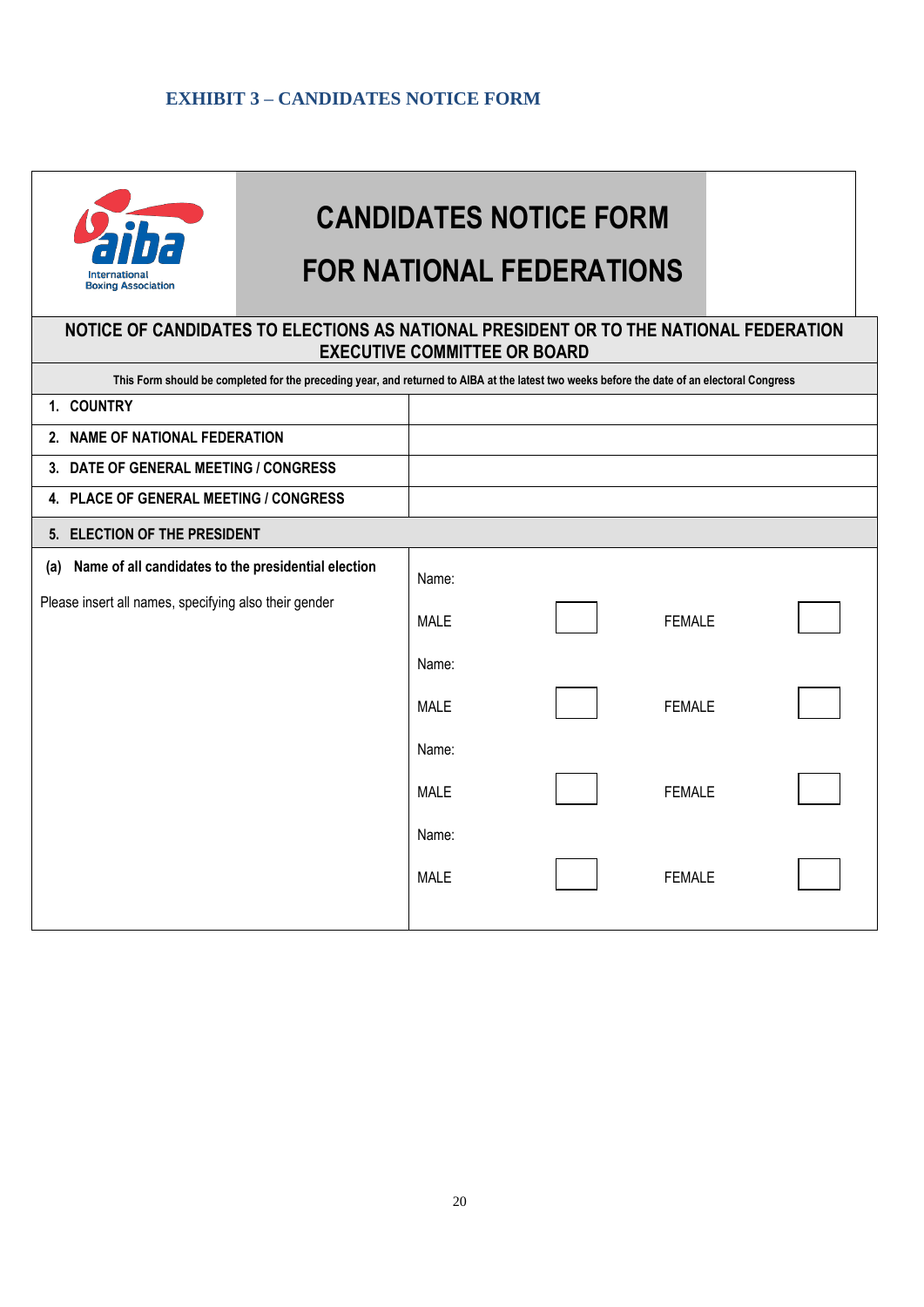|                                                         | 6. ELECTION OF THE EXECUTIVE COMMITTEE / BOARD / HIGHEST GOVERNING BODY |  |               |  |
|---------------------------------------------------------|-------------------------------------------------------------------------|--|---------------|--|
| (a) Name of all candidates at the executive committee / | Name:                                                                   |  |               |  |
| board                                                   | MALE                                                                    |  | FEMALE        |  |
| Please insert all names, specifying also their gender   |                                                                         |  |               |  |
|                                                         | Name:                                                                   |  |               |  |
|                                                         | <b>MALE</b>                                                             |  | FEMALE        |  |
|                                                         | Name:                                                                   |  |               |  |
|                                                         | MALE                                                                    |  | FEMALE        |  |
|                                                         | Name:                                                                   |  |               |  |
|                                                         | <b>MALE</b>                                                             |  | <b>FEMALE</b> |  |
|                                                         | Name:                                                                   |  |               |  |
|                                                         | MALE                                                                    |  | FEMALE        |  |
|                                                         | Name:                                                                   |  |               |  |
|                                                         | MALE                                                                    |  | <b>FEMALE</b> |  |
|                                                         | Name:                                                                   |  |               |  |
|                                                         | <b>MALE</b>                                                             |  | FEMALE        |  |
|                                                         | Name:                                                                   |  |               |  |
|                                                         | MALE                                                                    |  | <b>FEMALE</b> |  |
|                                                         | Name:                                                                   |  |               |  |
|                                                         | MALE                                                                    |  | FEMALE        |  |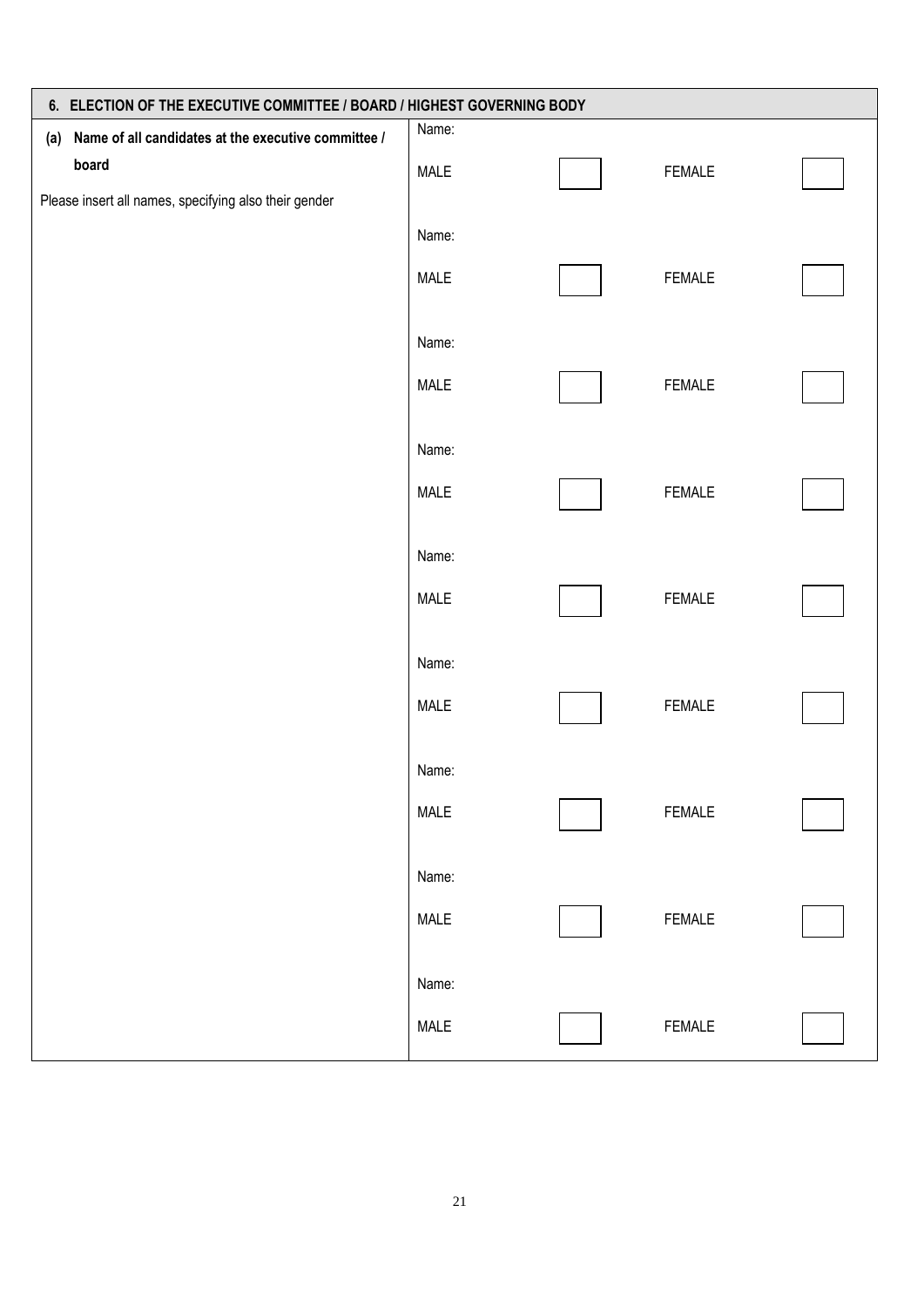#### **EXHIBIT 4 – ELECTION REPORTING FORM**

<span id="page-21-0"></span>

## **ELECTION REPORTING FORM FOR NATIONAL FEDERATIONS**

#### **REPORTING OF ELECTIONS**

| This Form should be completed for the preceding year, and returned to AIBA at the latest one week after an electoral Congress                                     |                                             |                |               |  |
|-------------------------------------------------------------------------------------------------------------------------------------------------------------------|---------------------------------------------|----------------|---------------|--|
| 1. COUNTRY                                                                                                                                                        |                                             |                |               |  |
|                                                                                                                                                                   |                                             |                |               |  |
| 2. NAME OF NATIONAL FEDERATION                                                                                                                                    |                                             |                |               |  |
| 3. DATE OF GENERAL MEETING / CONGRESS                                                                                                                             |                                             |                |               |  |
| 4. NUMBER OF MEMBERS TAKING PART IN THE                                                                                                                           |                                             |                |               |  |
| <b>GENERAL MEETING</b>                                                                                                                                            |                                             |                |               |  |
| 5. APART FROM YOUR MEMBERS AND OFFICIALS,<br>HAVE OTHER PERSONS BEEN INVITED TO THE<br><b>GENERAL MEETING?</b><br>If so please indicate their names and functions | <b>YES</b><br>If YES:<br>Name:<br>Function: | N <sub>O</sub> |               |  |
| 6. ELECTION OF THE PRESIDENT                                                                                                                                      |                                             |                |               |  |
| Name of the elected President<br>(a)                                                                                                                              |                                             |                |               |  |
| 7. ELECTION OF THE EXECUTIVE COMMITTEE / BOARD / HIGHEST GOVERNING BODY                                                                                           |                                             |                |               |  |
| (a) Please list all members of you highest governing body                                                                                                         | Name:                                       |                |               |  |
| who have been elected:                                                                                                                                            |                                             |                |               |  |
| please indicate the full name, special function (e.g. Vice                                                                                                        | Function:                                   |                |               |  |
| President etc), and gender                                                                                                                                        | <b>MALE</b>                                 |                | <b>FEMALE</b> |  |
|                                                                                                                                                                   | Name:                                       |                |               |  |
|                                                                                                                                                                   |                                             |                |               |  |
|                                                                                                                                                                   | Function:                                   |                |               |  |
|                                                                                                                                                                   | <b>MALE</b>                                 |                | <b>FEMALE</b> |  |
|                                                                                                                                                                   |                                             |                |               |  |
|                                                                                                                                                                   |                                             |                |               |  |
|                                                                                                                                                                   | Name:                                       |                |               |  |
|                                                                                                                                                                   | Function:                                   |                |               |  |
|                                                                                                                                                                   | <b>MALE</b>                                 |                | <b>FEMALE</b> |  |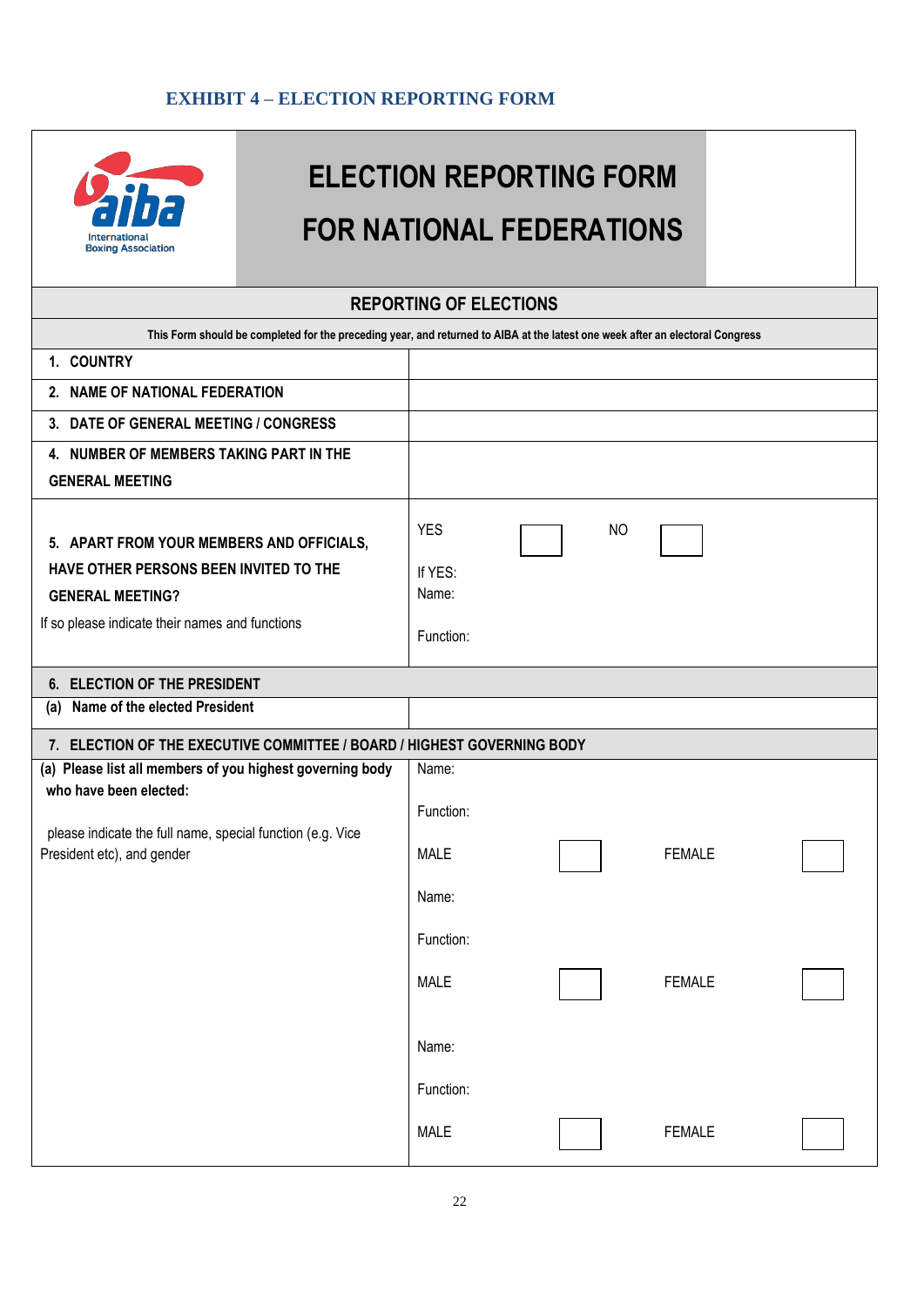| Name:                                                |        |  |
|------------------------------------------------------|--------|--|
| Function:                                            |        |  |
| MALE                                                 | FEMALE |  |
| Name:                                                |        |  |
| Function:                                            |        |  |
|                                                      |        |  |
| MALE                                                 | FEMALE |  |
| Name:                                                |        |  |
| Function:                                            |        |  |
| MALE                                                 | FEMALE |  |
| Name:                                                |        |  |
| Function:                                            |        |  |
| MALE                                                 | FEMALE |  |
|                                                      |        |  |
| Name:                                                |        |  |
| Function:                                            |        |  |
| $\ensuremath{\mathsf{MALE}}$                         | FEMALE |  |
| Name:                                                |        |  |
| Function:                                            |        |  |
| MALE                                                 | FEMALE |  |
| Name:                                                |        |  |
| Function:                                            |        |  |
| MALE                                                 | FEMALE |  |
| Please attach a copy of the minutes of your Congress |        |  |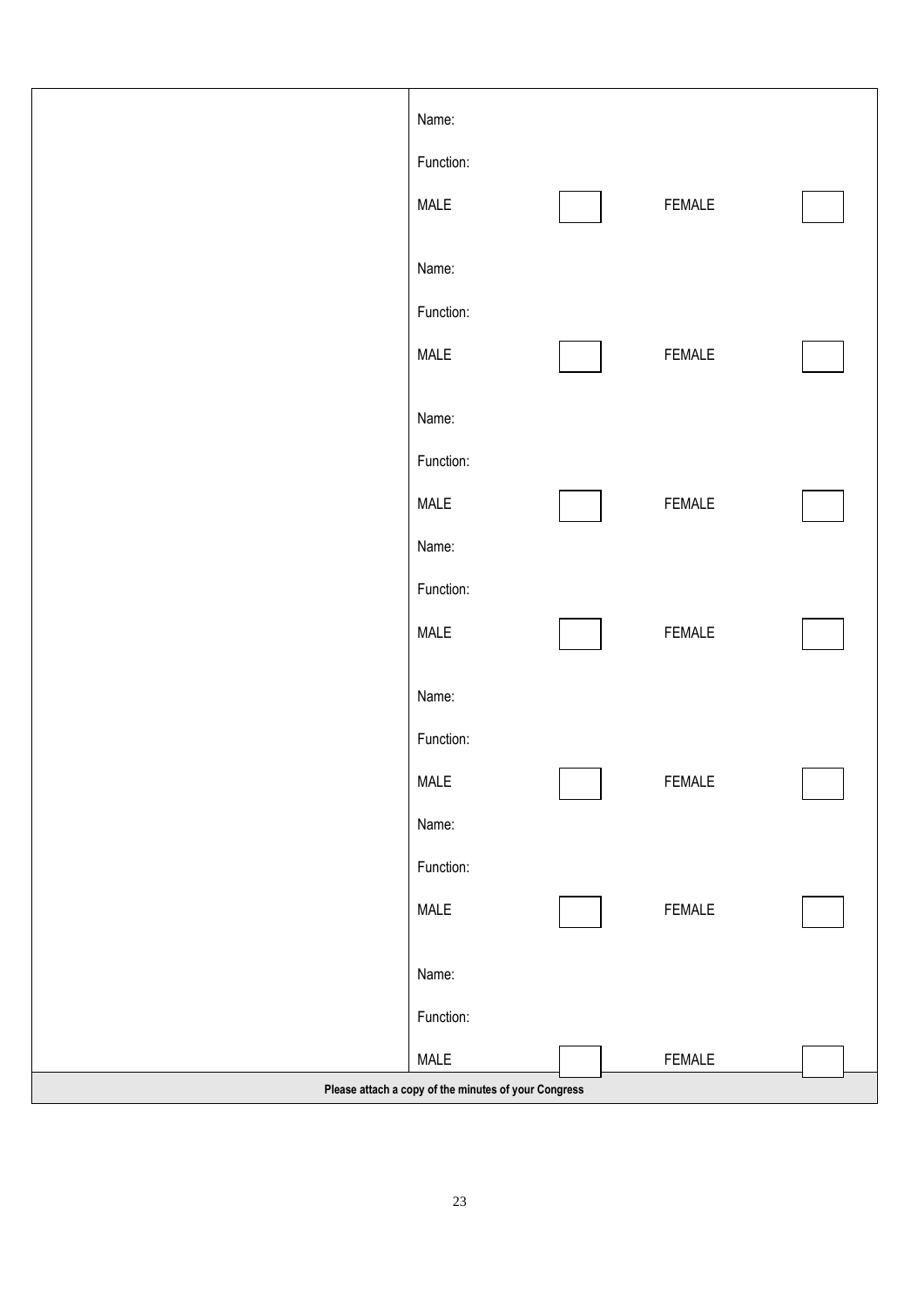#### **EXHIBIT 5 – APPLICATION FORM**

|            | <b>International</b><br><b>Boxing Association</b>               | <b>APPLICATION FORM</b> |                            |  |                    |  |
|------------|-----------------------------------------------------------------|-------------------------|----------------------------|--|--------------------|--|
| 1. COUNTRY |                                                                 |                         |                            |  |                    |  |
|            | 2. NAME OF APPLICANT FEDERATION                                 |                         |                            |  |                    |  |
|            | 3. FULL POSTAL ADDRESS                                          |                         |                            |  |                    |  |
|            |                                                                 |                         | Website:                   |  |                    |  |
|            | 4. WEBSITE - EMAIL ADDRESS                                      |                         | Official e-mail:           |  |                    |  |
|            | 5. GOVERNANCE                                                   |                         |                            |  |                    |  |
|            |                                                                 |                         |                            |  |                    |  |
| (a)        | Date of last Annual General Meeting                             |                         |                            |  |                    |  |
| (b)        | Date of last election of Officers                               |                         |                            |  |                    |  |
| (c)        | Names of Principal Officers elected                             |                         | President:                 |  |                    |  |
|            |                                                                 |                         | <b>Vice President</b>      |  |                    |  |
|            |                                                                 |                         | <b>General Secretary</b>   |  |                    |  |
|            |                                                                 |                         | Treasurer                  |  |                    |  |
| (d)        | No. of Meetings held during the year                            |                         | <b>Executive Committee</b> |  | General Membership |  |
|            | (e) When was your Constitution and/or Bye-Laws last<br>updated? |                         |                            |  |                    |  |
|            | (f) Does the Applicant Federation have:                         |                         |                            |  |                    |  |
| (i)        | An Athletes Commission                                          |                         | <b>YES</b>                 |  | <b>NO</b>          |  |
| (ii)       | A Referee/Judges Commission                                     |                         | <b>YES</b>                 |  | <b>NO</b>          |  |
| (iii)      | A Coaches Commission                                            |                         | <b>YES</b>                 |  | <b>NO</b>          |  |
|            |                                                                 |                         |                            |  |                    |  |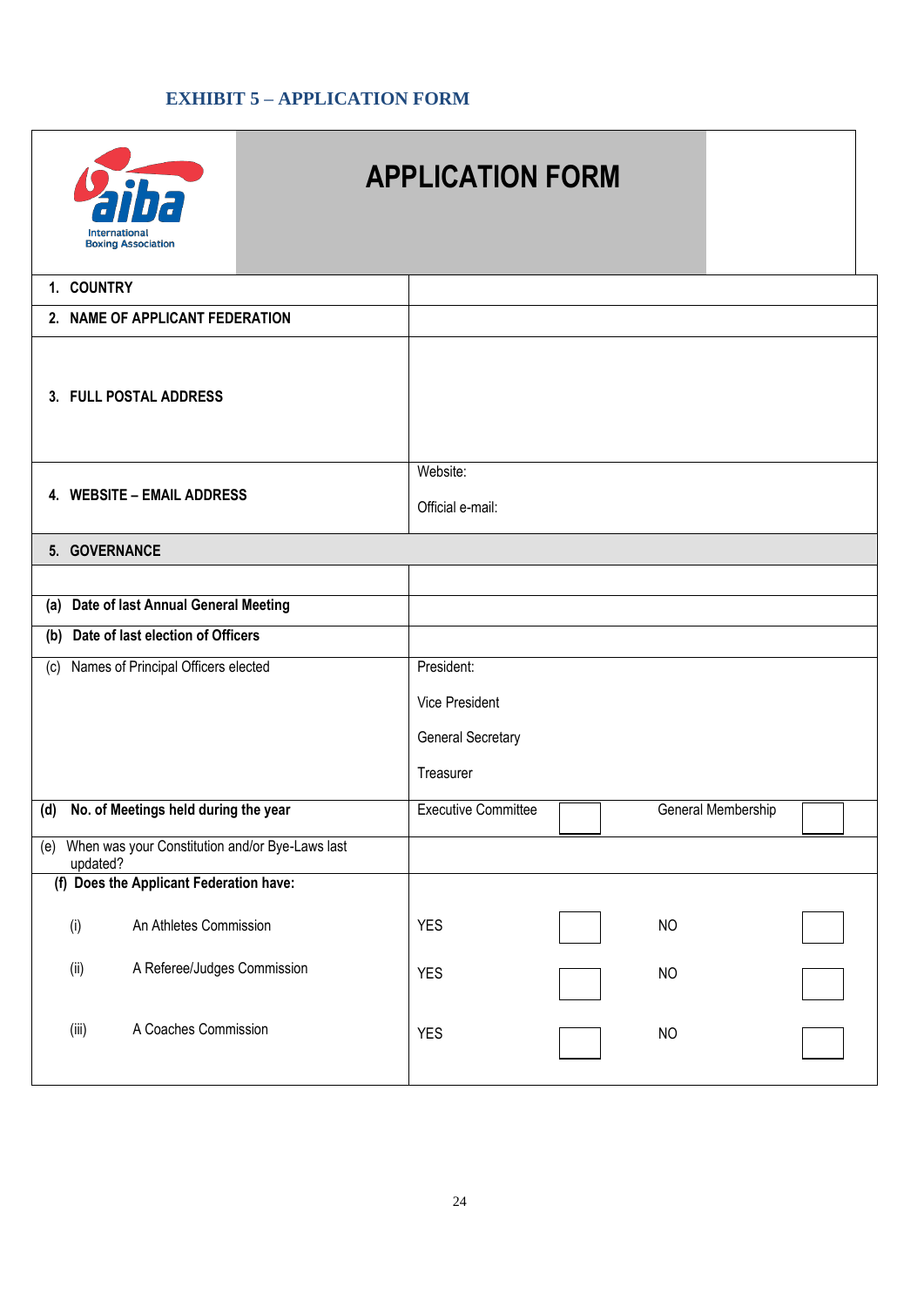| 6.<br><b>MEMBERSHIP</b>                                                                                                                                              |                                                              |
|----------------------------------------------------------------------------------------------------------------------------------------------------------------------|--------------------------------------------------------------|
| What is the approximate size of your membership                                                                                                                      | Approximate No. Of Gyms                                      |
|                                                                                                                                                                      | Approximate number of boxers:<br><b>MEN</b>                  |
|                                                                                                                                                                      | <b>WOMEN</b>                                                 |
|                                                                                                                                                                      | Approximate No. of Coaches:                                  |
|                                                                                                                                                                      | 1-Star<br>2-Star<br>National                                 |
|                                                                                                                                                                      | 3-Star<br>Other                                              |
|                                                                                                                                                                      | Approximate No. of Referee/Judges                            |
|                                                                                                                                                                      | 1-Star<br>2-Star<br>National                                 |
|                                                                                                                                                                      | 3-Star<br>Other                                              |
|                                                                                                                                                                      | <b>Other Officials:</b>                                      |
|                                                                                                                                                                      | Ringside Doctor<br><b>ITOs</b>                               |
|                                                                                                                                                                      | Other Types of Members:                                      |
| 7. ANTI-DOPING                                                                                                                                                       |                                                              |
| (a) Are your boxers bound by Anti-Doping Regulations<br>consistent with the World Anti-Doping Code?                                                                  | <b>YES</b><br><b>NO</b>                                      |
| (b) In case of an anti-doping rule violation by one of your<br>affiliated boxers, please specify the name of the body with<br>jurisdiction to sanction the offence   | Name of the sanctioning body:                                |
| (c) Please specify whether anti-doping education has been<br>offered to your affiliated boxers                                                                       | Date of the course / seminar:<br>Type of education provided: |
| (d) Please indicate the contact details (name, phone, email<br>address) of your anti-doping manager, the anti-doping<br>manager following your anti-doping programme |                                                              |
| 8. FUNDING                                                                                                                                                           |                                                              |
| Your Association's main source of Funds                                                                                                                              | $\mathbf{1}$ .                                               |
|                                                                                                                                                                      | 2.                                                           |
|                                                                                                                                                                      | 3.                                                           |
|                                                                                                                                                                      | 4.                                                           |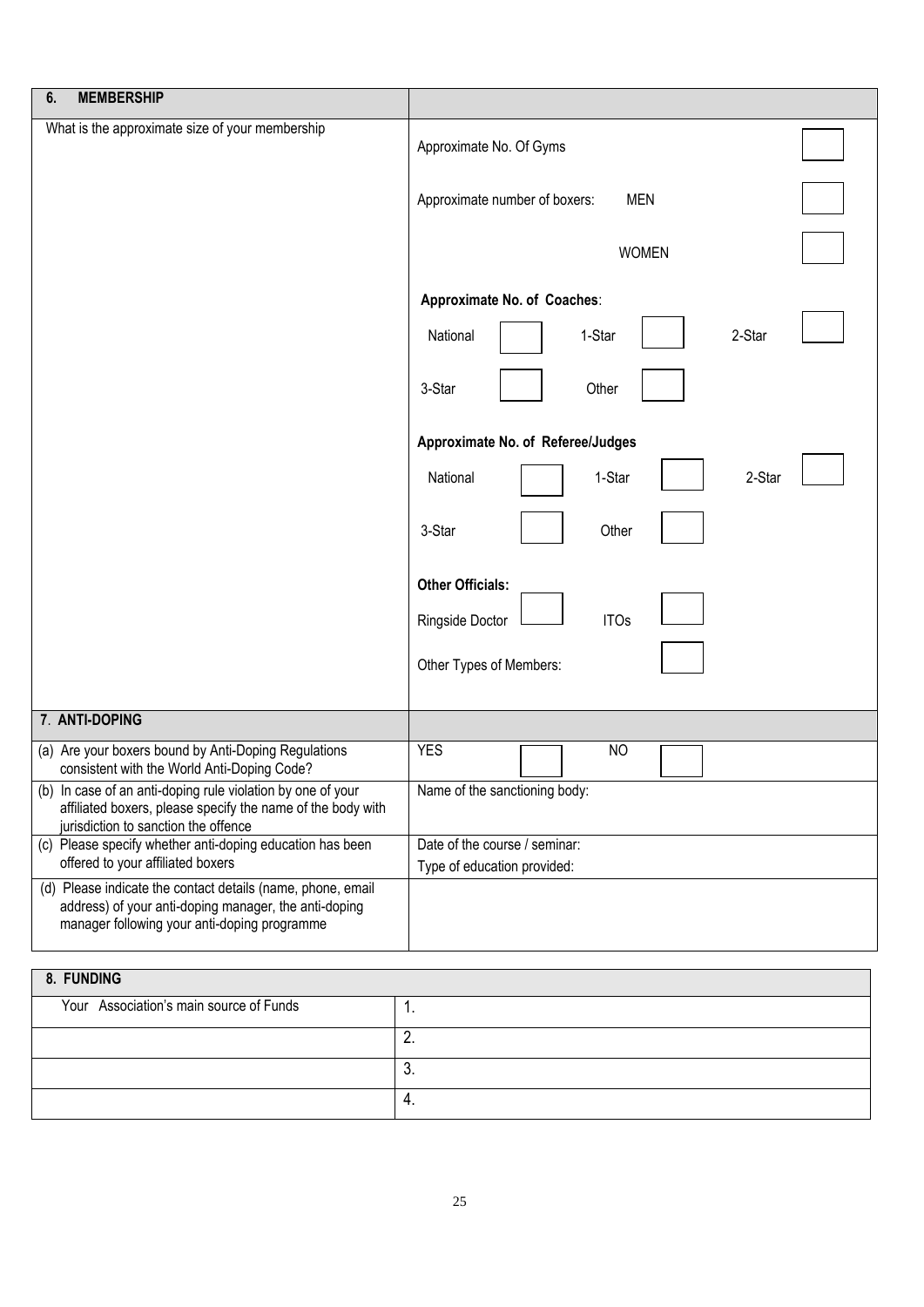| 9. COMPETITIONS                                                                                                                    |                |
|------------------------------------------------------------------------------------------------------------------------------------|----------------|
| (a) No. of competitions held locally                                                                                               |                |
| (b) Regional Competitions in which Boxers affiliated to<br>your Applicant Federation participated                                  |                |
| (c) Continental Competitions in which Boxers affiliated<br>to your Applicant Federation participated                               |                |
| (d) International Competitions in which Boxers affiliated<br>to your Applicant Federation participated                             |                |
| 10: TRAINING                                                                                                                       |                |
| Training of Officials: (Give basic information<br>e.g. number and type of training sessions, No. of<br>participants, outcome, etc: |                |
| Referee/Judges<br>(a)                                                                                                              |                |
| Coaches<br>(b)                                                                                                                     |                |
| Other<br>(c)                                                                                                                       |                |
| 11. PARTNERS (if any)                                                                                                              |                |
| <b>Sponsors</b><br>(a)                                                                                                             |                |
| <b>Major Donors</b><br>(b)                                                                                                         |                |
| (c) Patron                                                                                                                         |                |
| Other<br>(d)                                                                                                                       |                |
| <b>New Initiatives</b>                                                                                                             |                |
| <b>12. DEVELOPMENTAL PROGRAMMES</b>                                                                                                |                |
| $\overline{(\mathsf{i})}$                                                                                                          |                |
|                                                                                                                                    |                |
|                                                                                                                                    |                |
| (ii)                                                                                                                               |                |
|                                                                                                                                    |                |
|                                                                                                                                    |                |
| 13. ANY OTHER MAJOR ACTIVITIES                                                                                                     |                |
|                                                                                                                                    |                |
|                                                                                                                                    | $\blacksquare$ |
| 14. GENERAL COMMENTS AND SPECIAL REQUESTS                                                                                          |                |
|                                                                                                                                    |                |
|                                                                                                                                    |                |